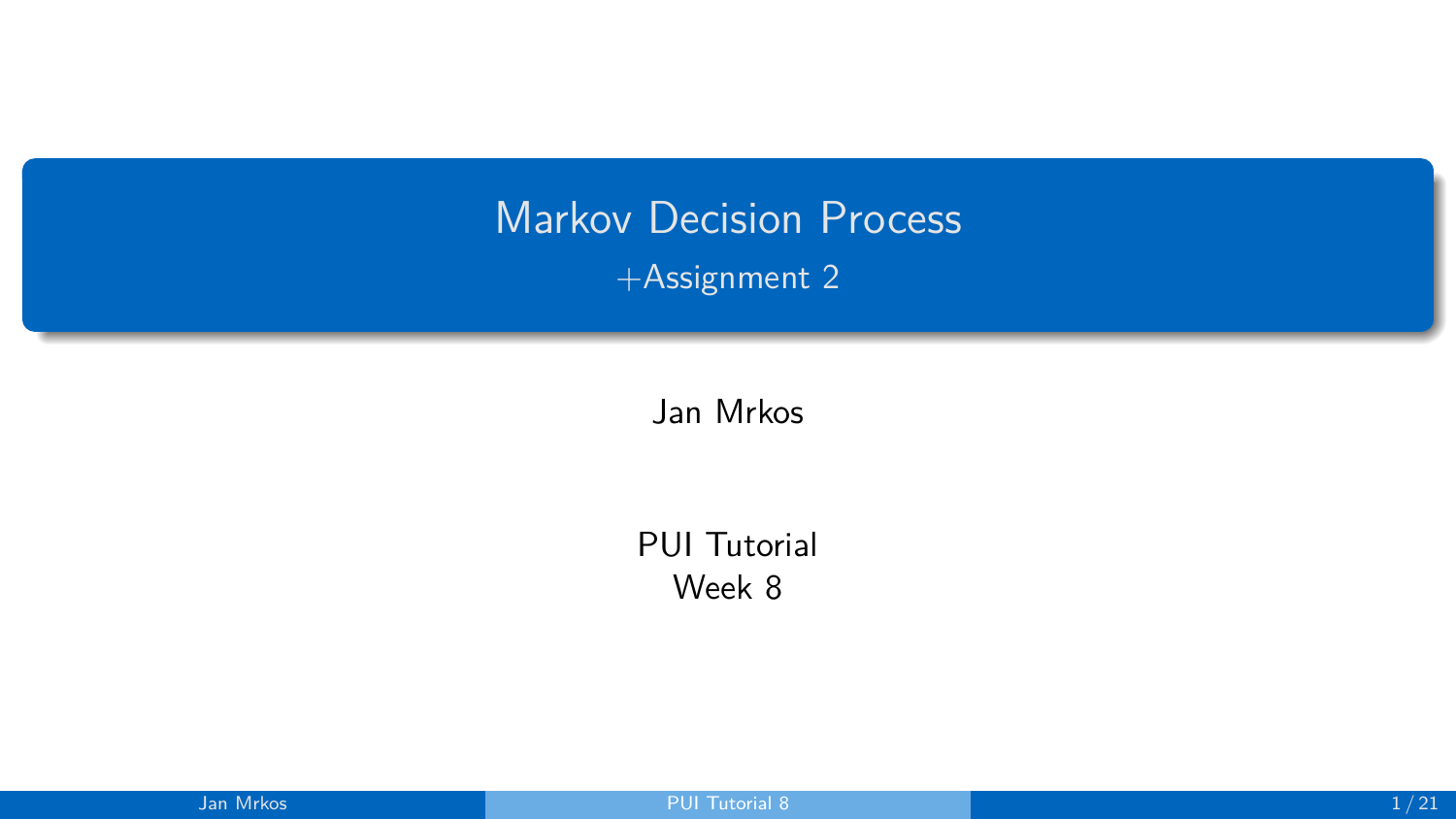- Assignment 2
- **•** Motivation
- MDP definition and examples
- MDP solution
- Value function calculation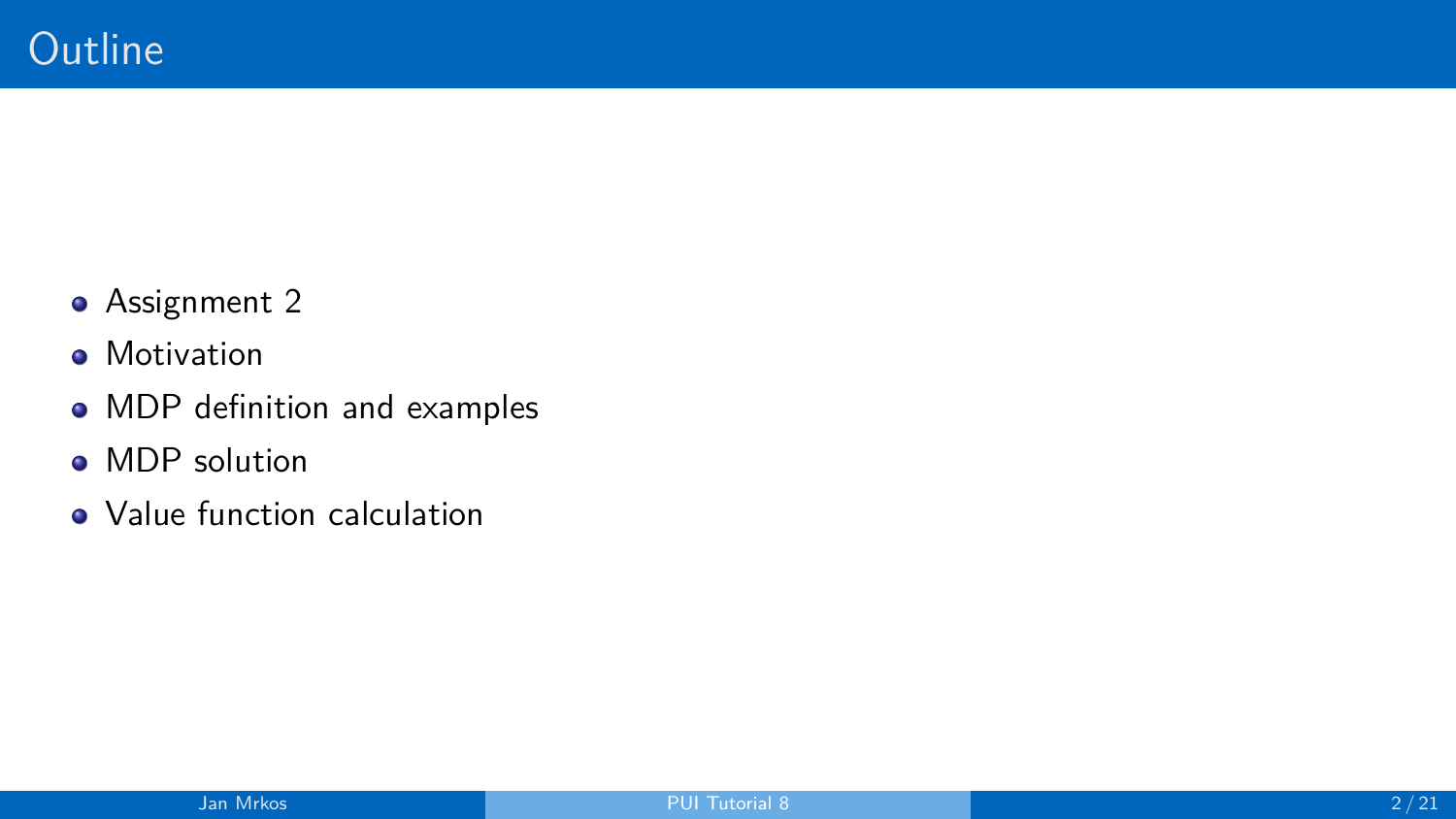<sup>1</sup>[https:](https://stats.stackexchange.com/questions/145122/real-life-examples-of-markov-decision-processes)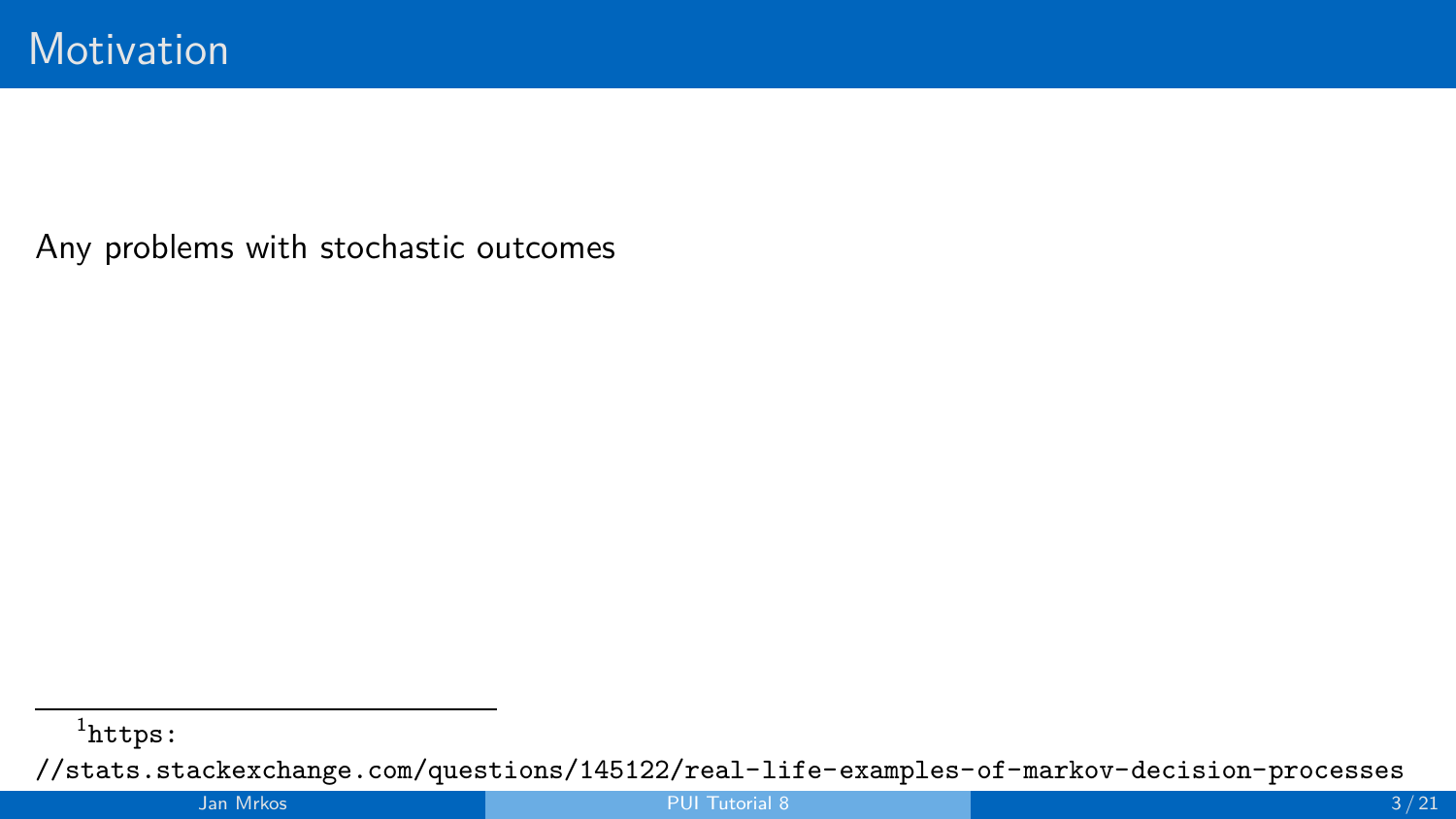Dynamic pricing: deciding on prices for products based on demand, buying price, stock

<sup>&</sup>lt;sup>1</sup>[https:](https://stats.stackexchange.com/questions/145122/real-life-examples-of-markov-decision-processes)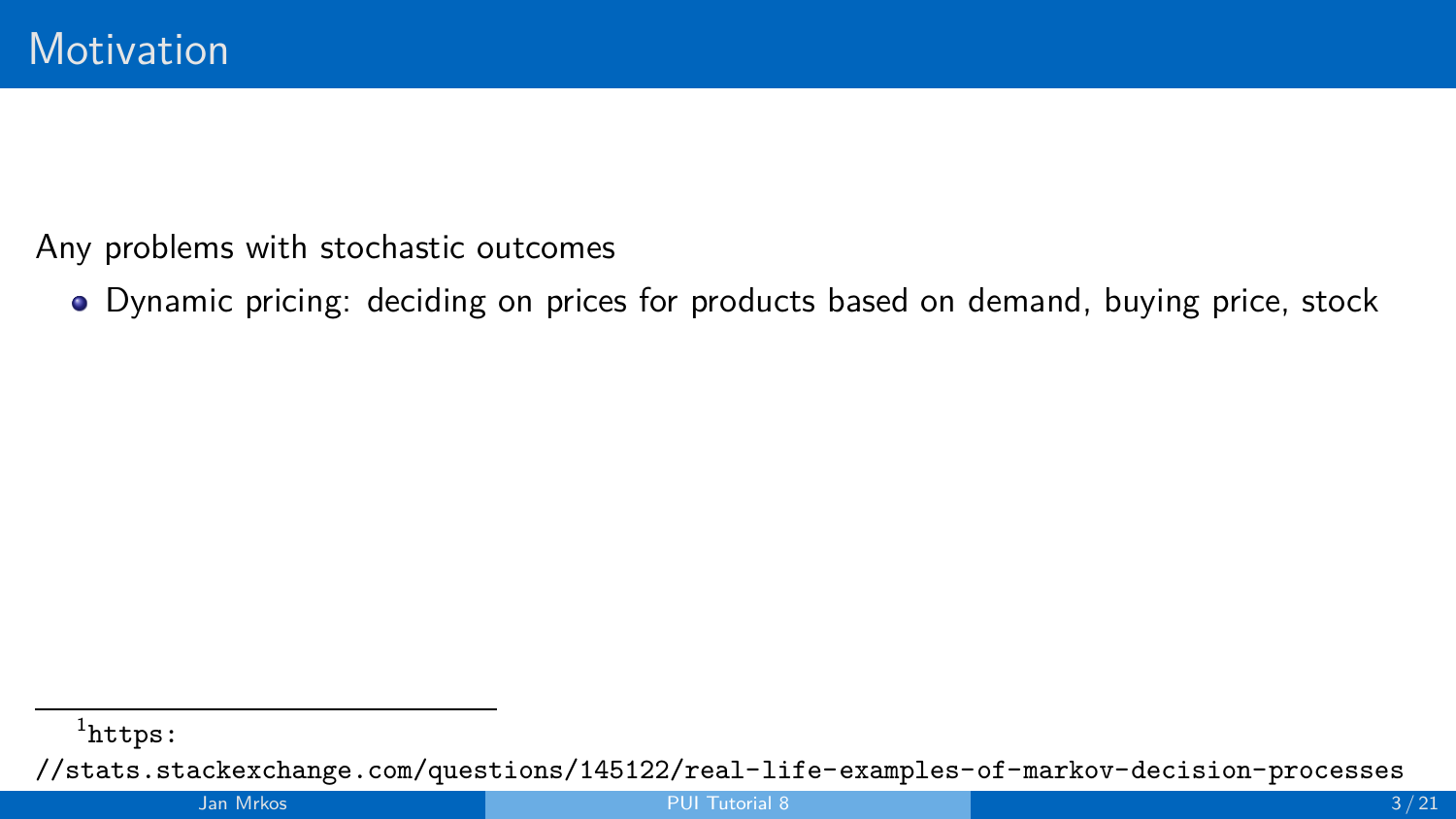- Dynamic pricing: deciding on prices for products based on demand, buying price, stock
- $\bullet$  Maintenance and repair: when to replace/inspect based on age, condition, etc.  $^1$

<sup>&</sup>lt;sup>1</sup>[https:](https://stats.stackexchange.com/questions/145122/real-life-examples-of-markov-decision-processes)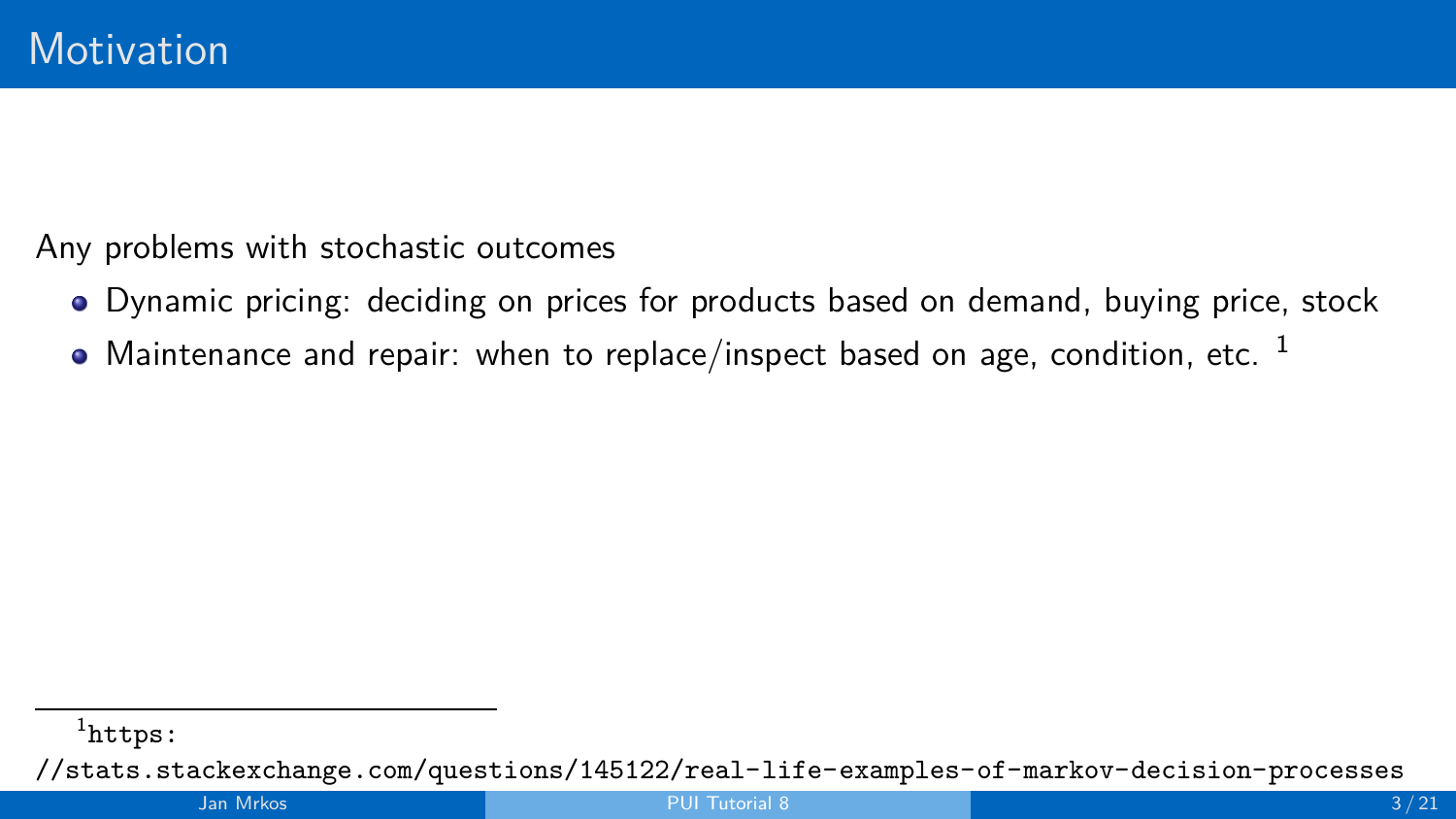- Dynamic pricing: deciding on prices for products based on demand, buying price, stock
- Maintenance and repair: when to replace/inspect based on age, condition, etc.  $1$
- Agriculture: how much to plant based on weather and soil state.

<sup>&</sup>lt;sup>1</sup>[https:](https://stats.stackexchange.com/questions/145122/real-life-examples-of-markov-decision-processes)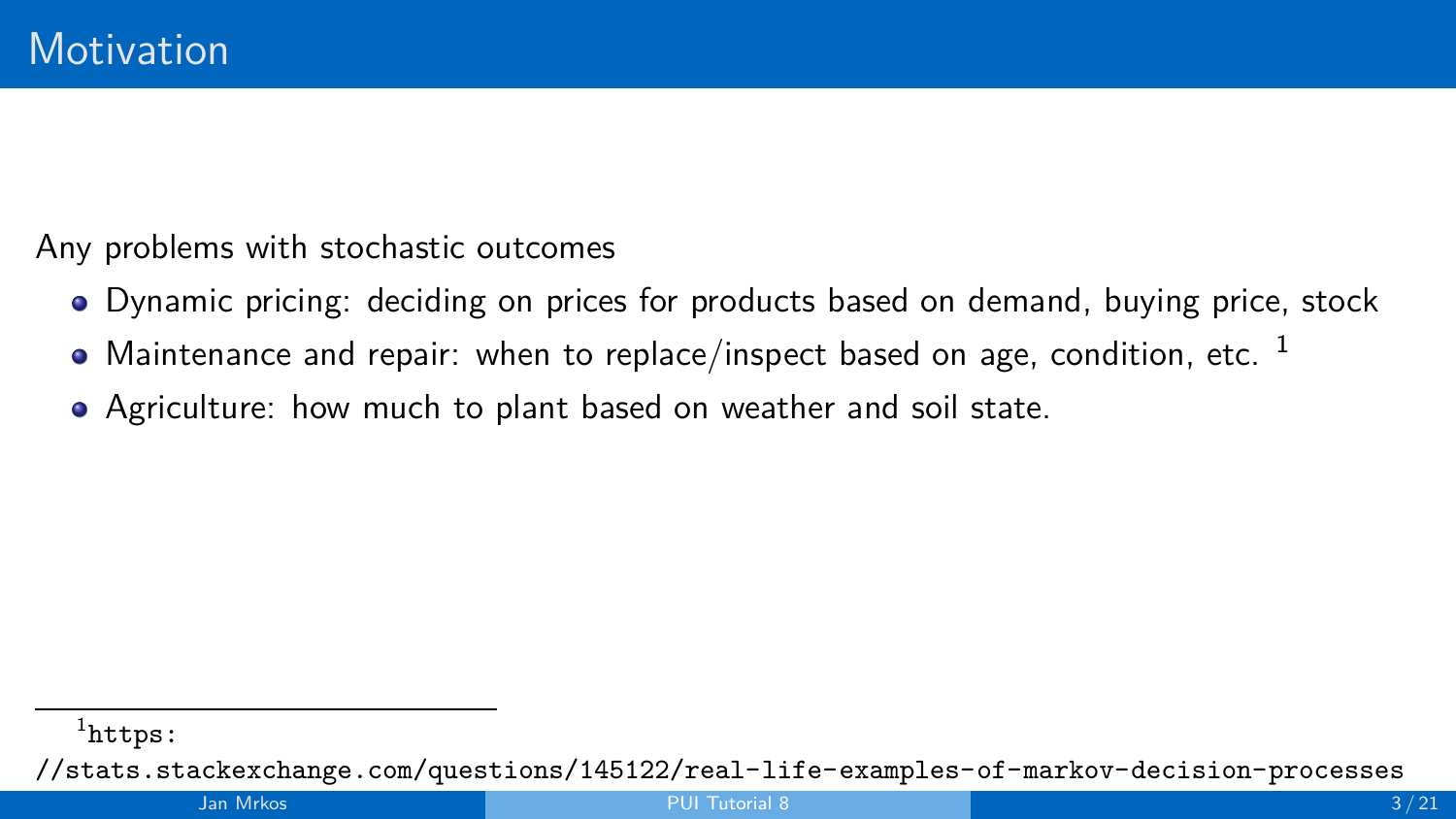- Dynamic pricing: deciding on prices for products based on demand, buying price, stock
- $\bullet$  Maintenance and repair: when to replace/inspect based on age, condition, etc.  $^1$
- Agriculture: how much to plant based on weather and soil state.
- Purchase and production: how much to produce based on demand.

<sup>&</sup>lt;sup>1</sup>[https:](https://stats.stackexchange.com/questions/145122/real-life-examples-of-markov-decision-processes)

[<sup>//</sup>stats.stackexchange.com/questions/145122/real-life-examples-of-markov-decision-processes](https://stats.stackexchange.com/questions/145122/real-life-examples-of-markov-decision-processes)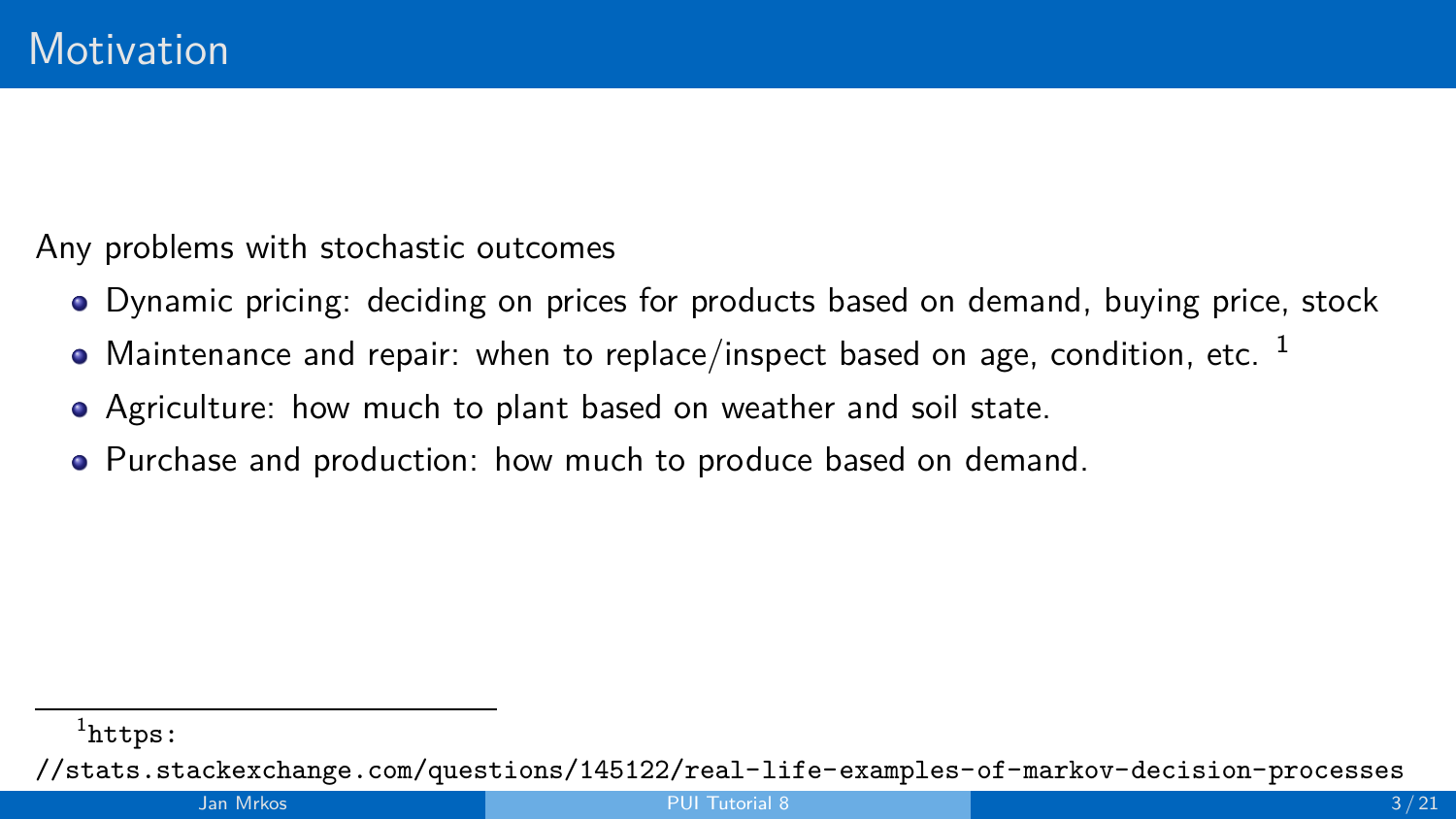- Dynamic pricing: deciding on prices for products based on demand, buying price, stock
- Maintenance and repair: when to replace/inspect based on age, condition, etc.  $1$
- Agriculture: how much to plant based on weather and soil state.
- Purchase and production: how much to produce based on demand.
- Robotic navigation

<sup>&</sup>lt;sup>1</sup>[https:](https://stats.stackexchange.com/questions/145122/real-life-examples-of-markov-decision-processes)

[<sup>//</sup>stats.stackexchange.com/questions/145122/real-life-examples-of-markov-decision-processes](https://stats.stackexchange.com/questions/145122/real-life-examples-of-markov-decision-processes)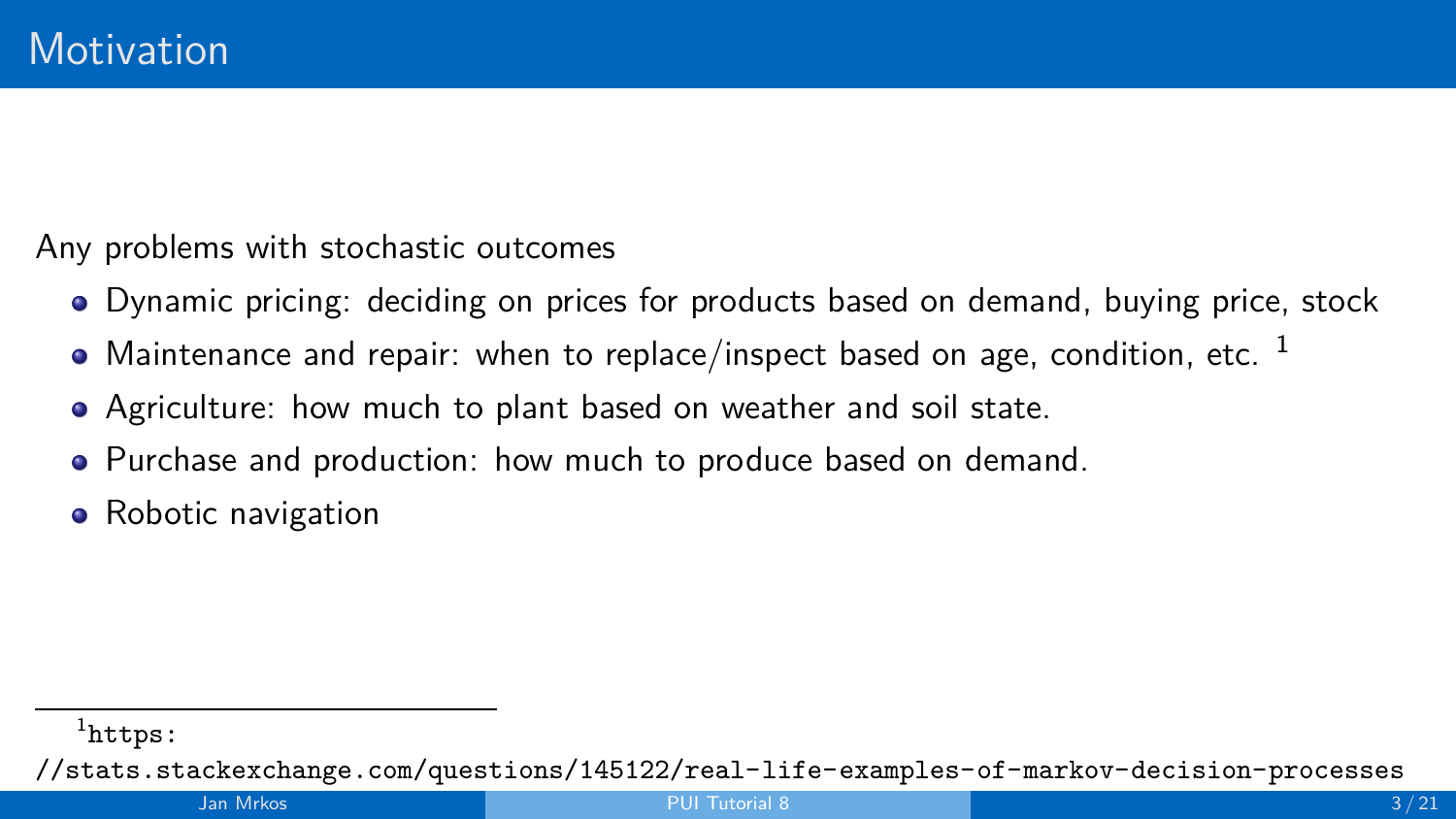- Dynamic pricing: deciding on prices for products based on demand, buying price, stock
- $\bullet$  Maintenance and repair: when to replace/inspect based on age, condition, etc. <sup>1</sup>
- Agriculture: how much to plant based on weather and soil state.
- Purchase and production: how much to produce based on demand.
- Robotic navigation

In addition, MDPs form a basis of many techniques in

<sup>&</sup>lt;sup>1</sup>[https:](https://stats.stackexchange.com/questions/145122/real-life-examples-of-markov-decision-processes)

[<sup>//</sup>stats.stackexchange.com/questions/145122/real-life-examples-of-markov-decision-processes](https://stats.stackexchange.com/questions/145122/real-life-examples-of-markov-decision-processes)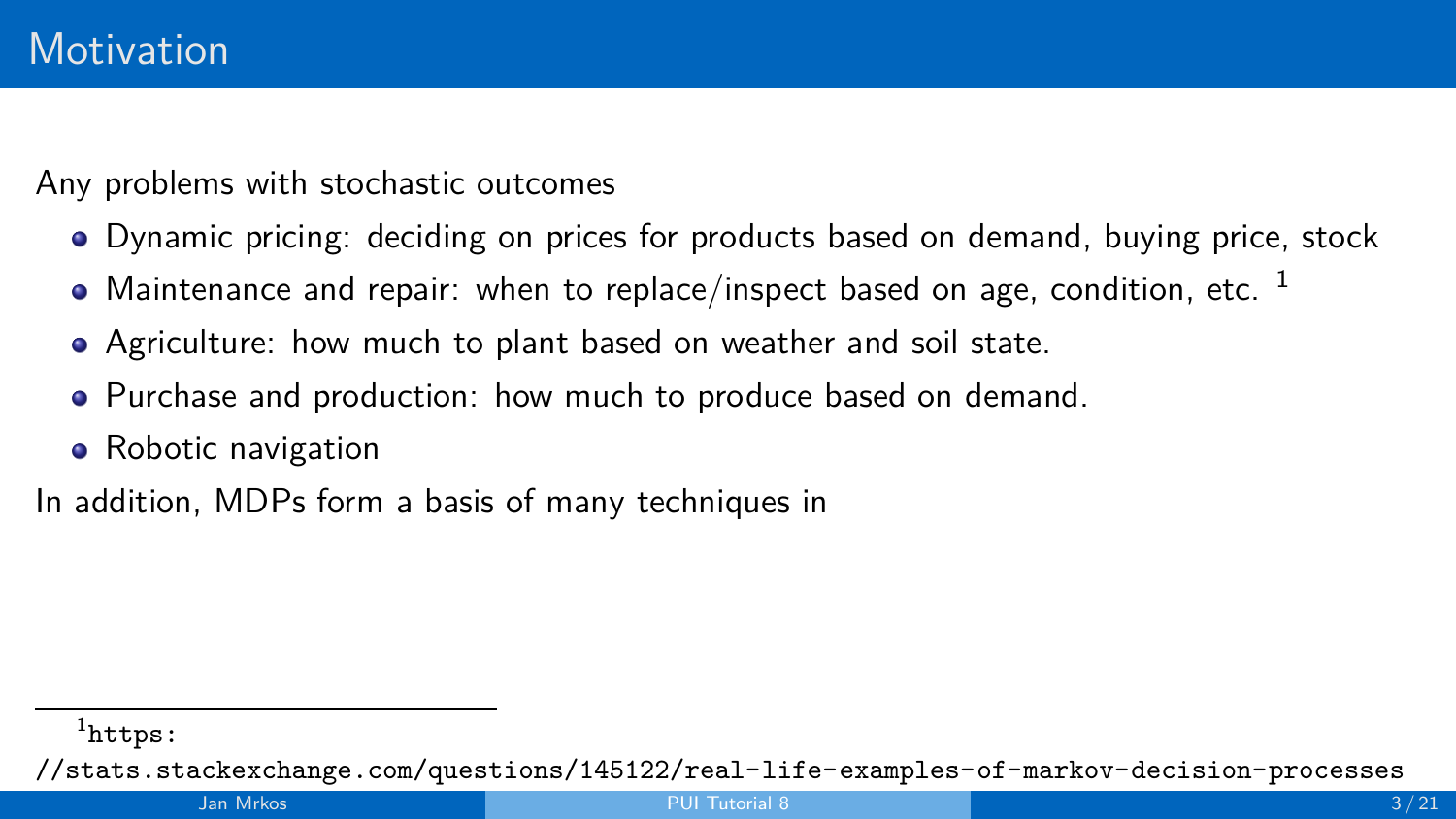- Dynamic pricing: deciding on prices for products based on demand, buying price, stock
- $\bullet$  Maintenance and repair: when to replace/inspect based on age, condition, etc. <sup>1</sup>
- Agriculture: how much to plant based on weather and soil state.
- Purchase and production: how much to produce based on demand.
- Robotic navigation

In addition, MDPs form a basis of many techniques in

• Reinforcement Learning

<sup>&</sup>lt;sup>1</sup>[https:](https://stats.stackexchange.com/questions/145122/real-life-examples-of-markov-decision-processes)

[<sup>//</sup>stats.stackexchange.com/questions/145122/real-life-examples-of-markov-decision-processes](https://stats.stackexchange.com/questions/145122/real-life-examples-of-markov-decision-processes)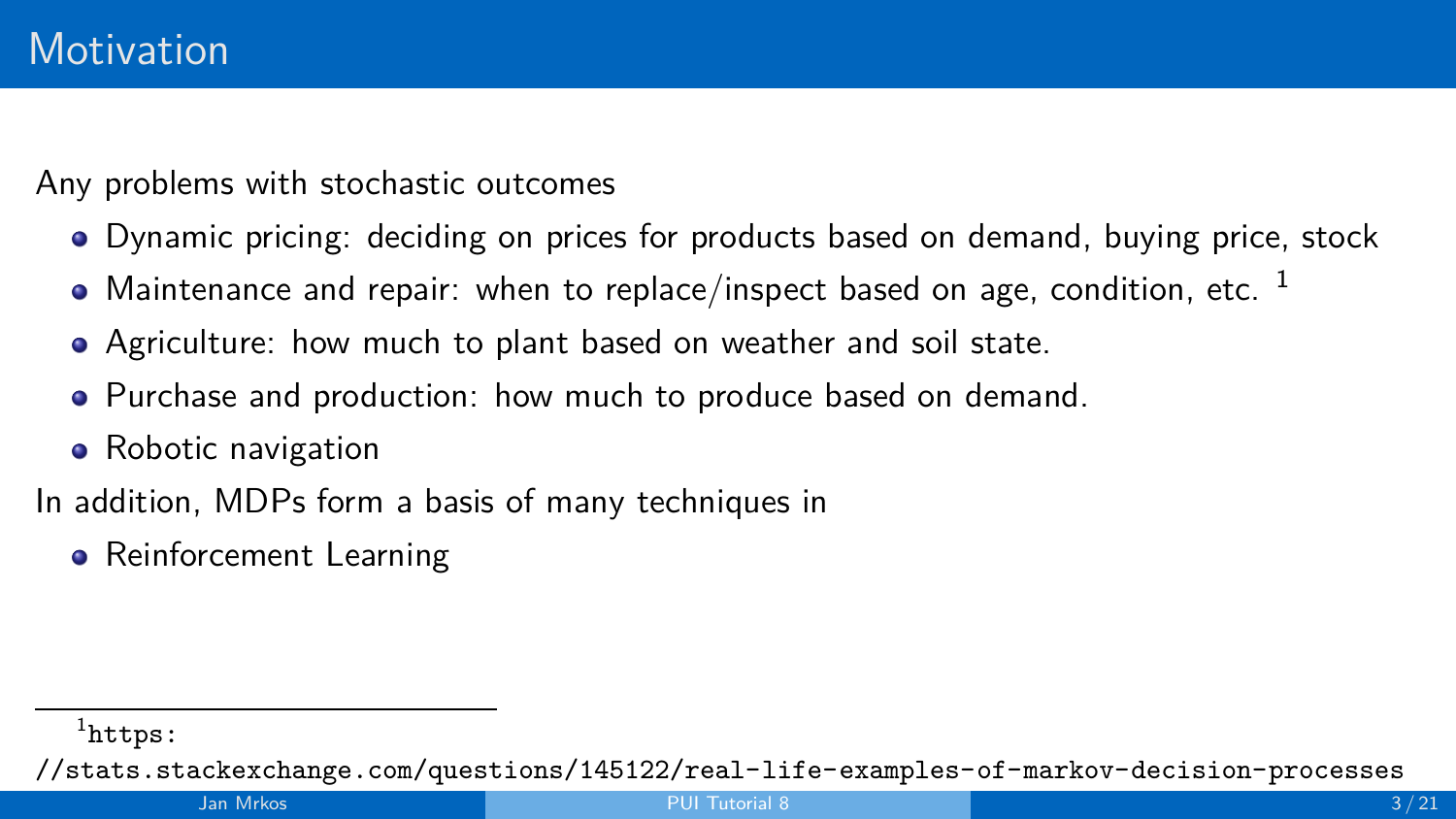- Dynamic pricing: deciding on prices for products based on demand, buying price, stock
- $\bullet$  Maintenance and repair: when to replace/inspect based on age, condition, etc. <sup>1</sup>
- Agriculture: how much to plant based on weather and soil state.
- Purchase and production: how much to produce based on demand.
- Robotic navigation

In addition, MDPs form a basis of many techniques in

- **•** Reinforcement Learning
- Game theory (extensive form games)

<sup>&</sup>lt;sup>1</sup>[https:](https://stats.stackexchange.com/questions/145122/real-life-examples-of-markov-decision-processes)

[<sup>//</sup>stats.stackexchange.com/questions/145122/real-life-examples-of-markov-decision-processes](https://stats.stackexchange.com/questions/145122/real-life-examples-of-markov-decision-processes)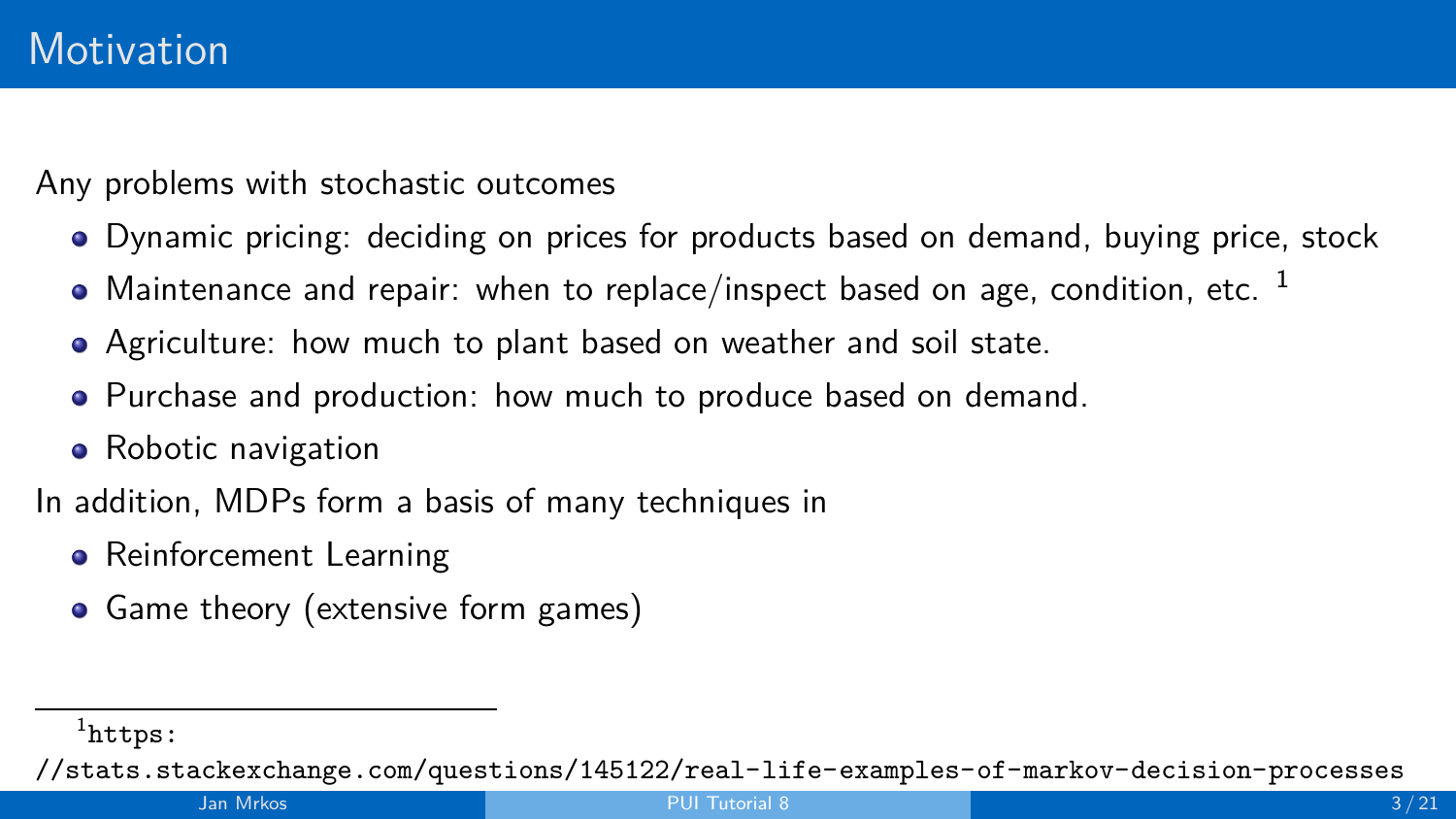- Dynamic pricing: deciding on prices for products based on demand, buying price, stock
- Maintenance and repair: when to replace/inspect based on age, condition, etc.  $1$
- Agriculture: how much to plant based on weather and soil state.
- Purchase and production: how much to produce based on demand.
- Robotic navigation

In addition, MDPs form a basis of many techniques in

- **•** Reinforcement Learning
- Game theory (extensive form games)

Important extension - Partial Observable MDPs

<sup>&</sup>lt;sup>1</sup>[https:](https://stats.stackexchange.com/questions/145122/real-life-examples-of-markov-decision-processes)

[<sup>//</sup>stats.stackexchange.com/questions/145122/real-life-examples-of-markov-decision-processes](https://stats.stackexchange.com/questions/145122/real-life-examples-of-markov-decision-processes)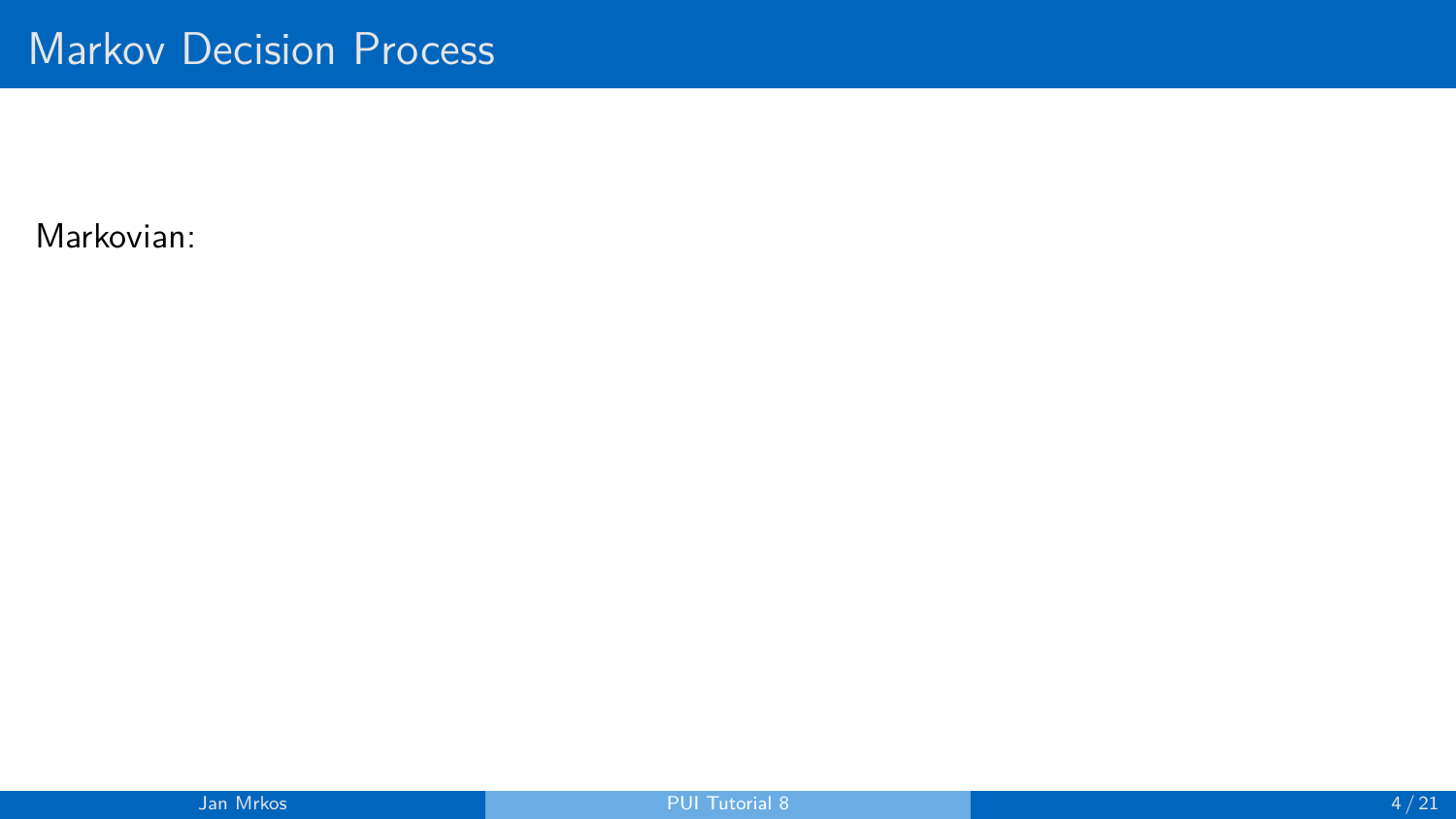Named after Andrey Markov (1856 - 1922)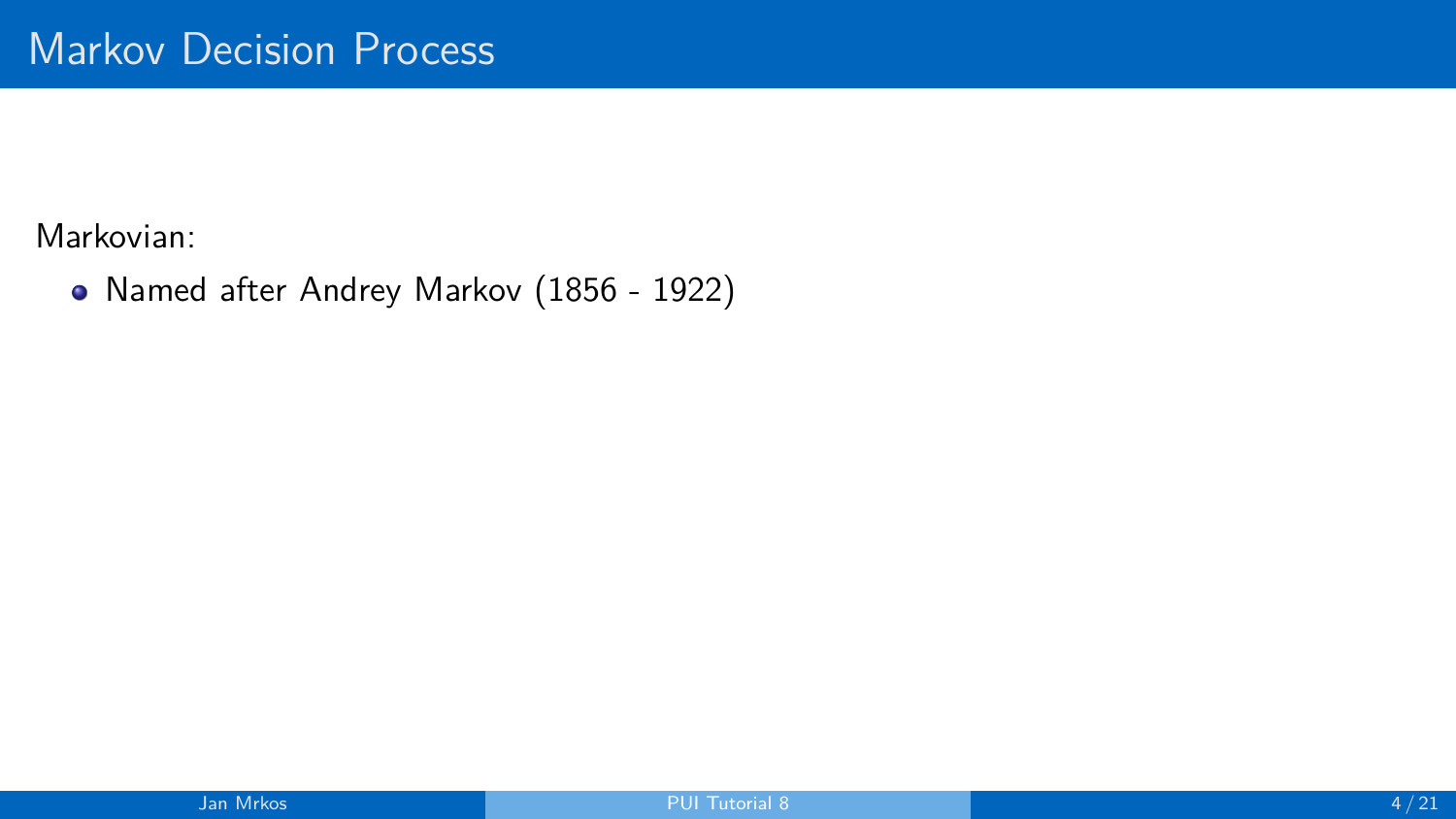- Named after Andrey Markov (1856 1922)
- Memoryless, the next evolution of the systems depends ONLY on the current state, NOT on the sequence of events that lead to the state.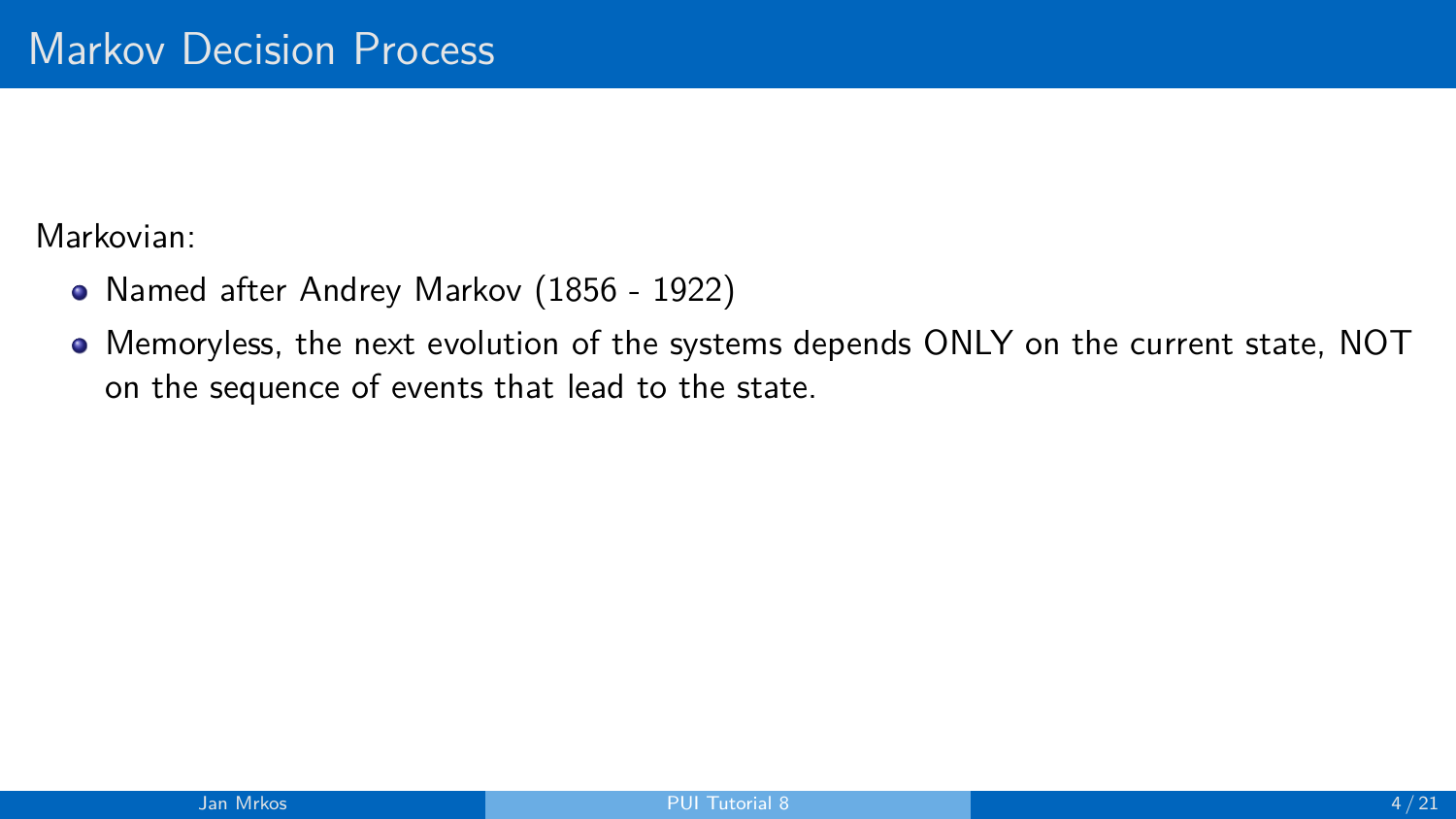- Named after Andrey Markov (1856 1922)
- Memoryless, the next evolution of the systems depends ONLY on the current state, NOT on the sequence of events that lead to the state.

Decision process: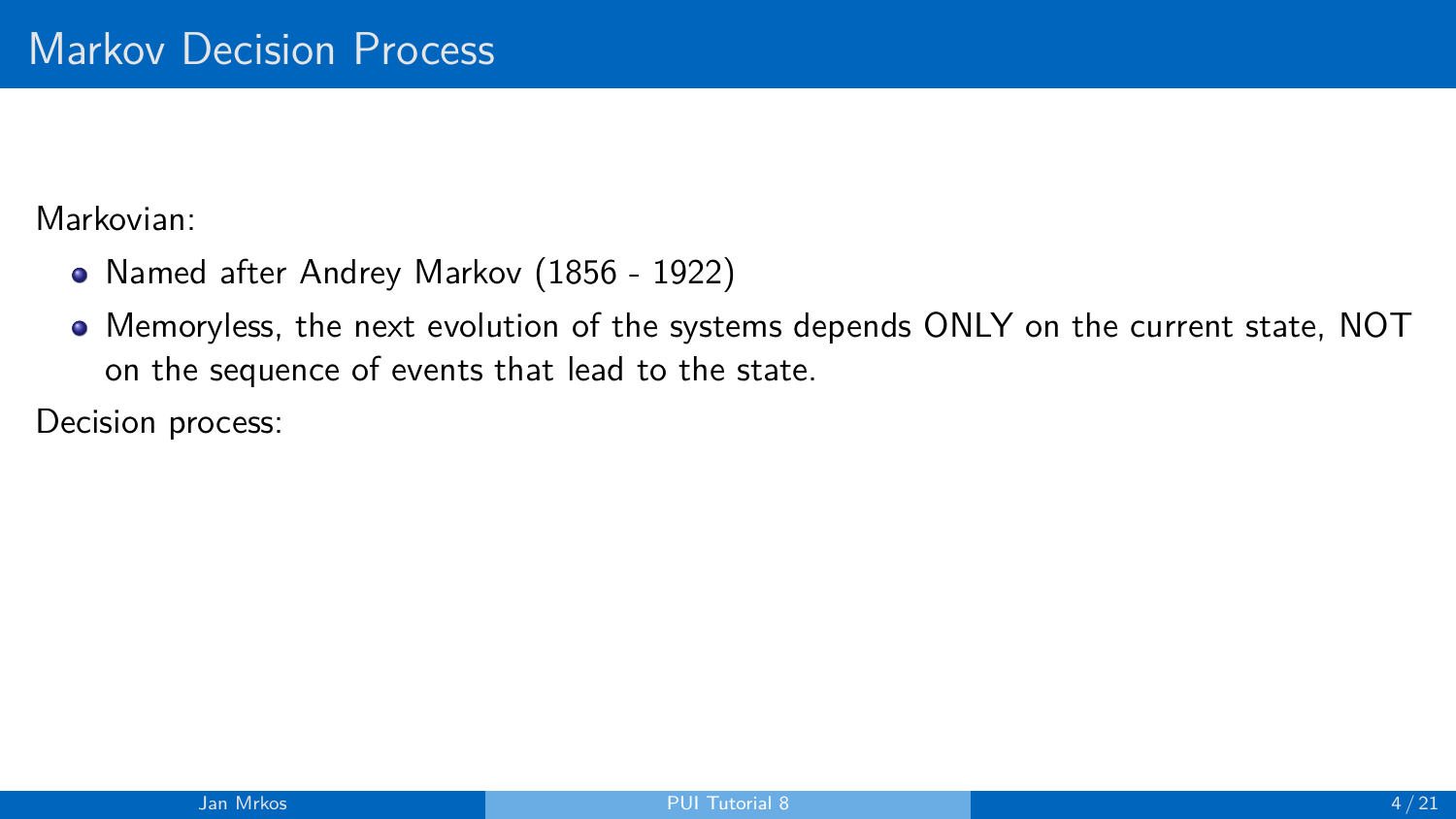- Named after Andrey Markov (1856 1922)
- Memoryless, the next evolution of the systems depends ONLY on the current state, NOT on the sequence of events that lead to the state.

Decision process:

You are expected to make a sequence of decision as responses to the changes in the environment.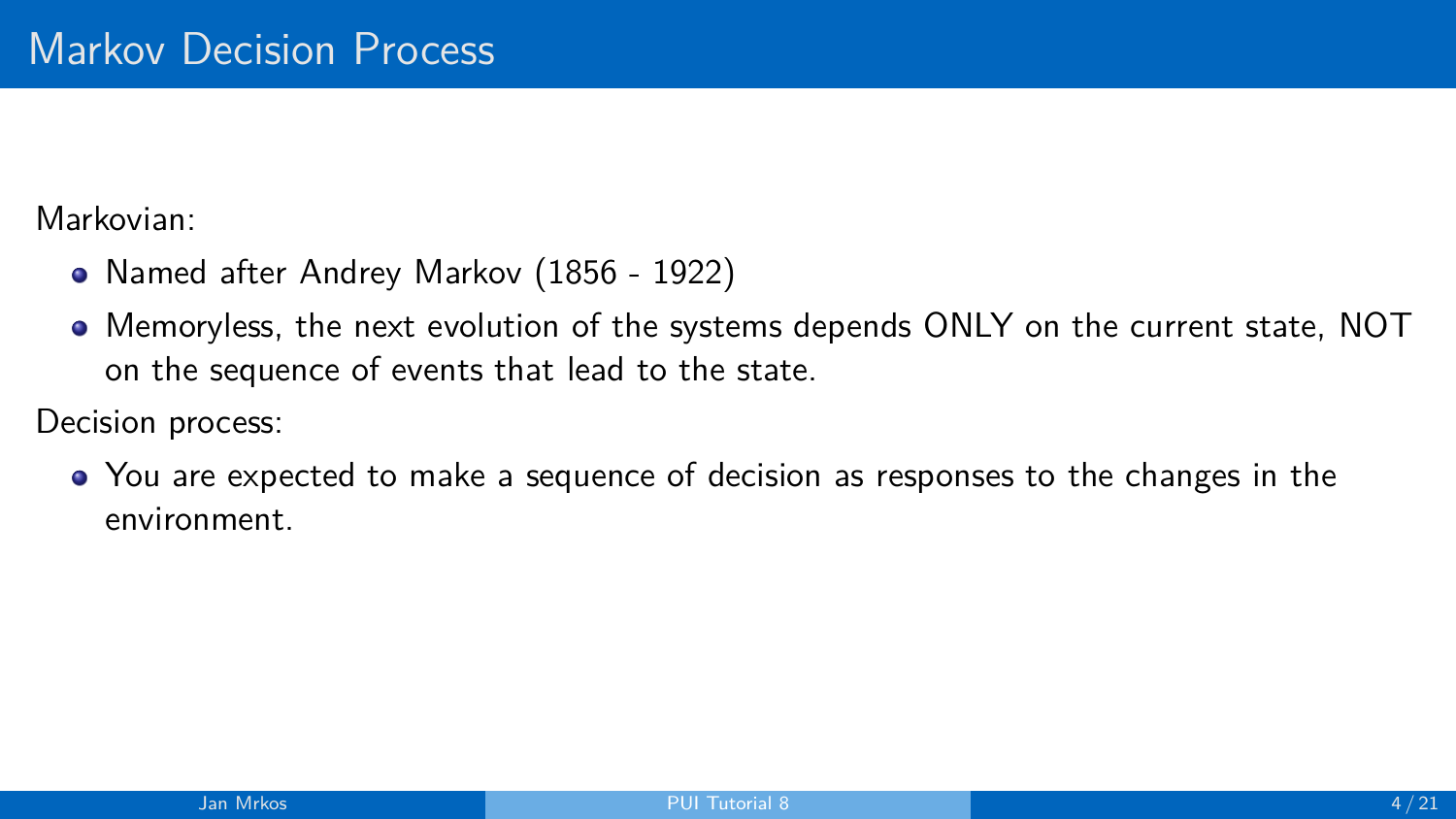- Named after Andrey Markov (1856 1922)
- Memoryless, the next evolution of the systems depends ONLY on the current state, NOT on the sequence of events that lead to the state.

Decision process:

- You are expected to make a sequence of decision as responses to the changes in the environment.
- Plan vs. policy: "In planning, the problem is finding the plan. In MDP, the problem is executing the plan."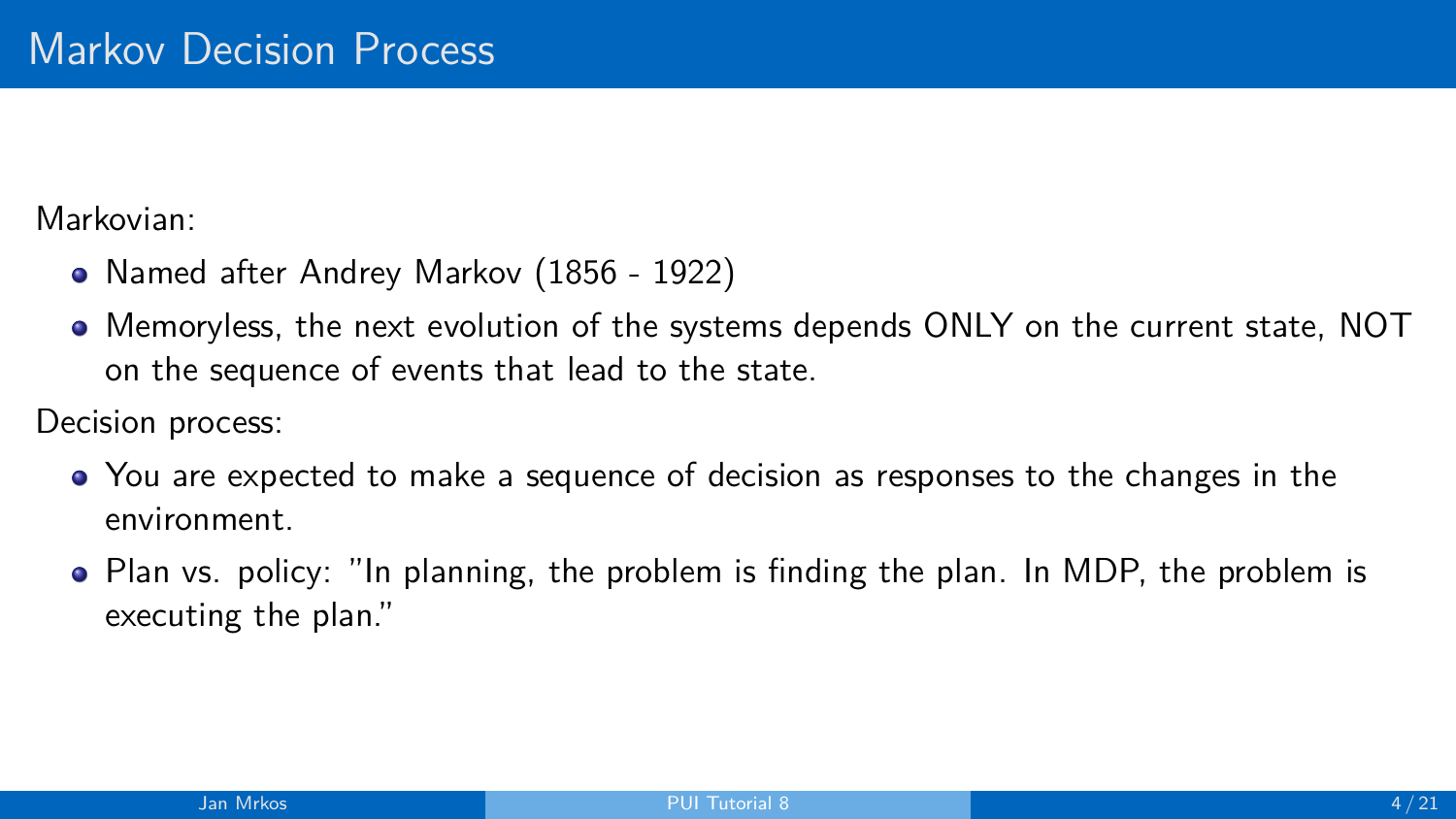## Resources





AI: A Modern Approach (Russel, Norwig)

Planning with Markov Decision Processes: An AI Perspective (Mausam, Kobolov) Also, I have heard good things about the free <https://algorithmsbook.com/>.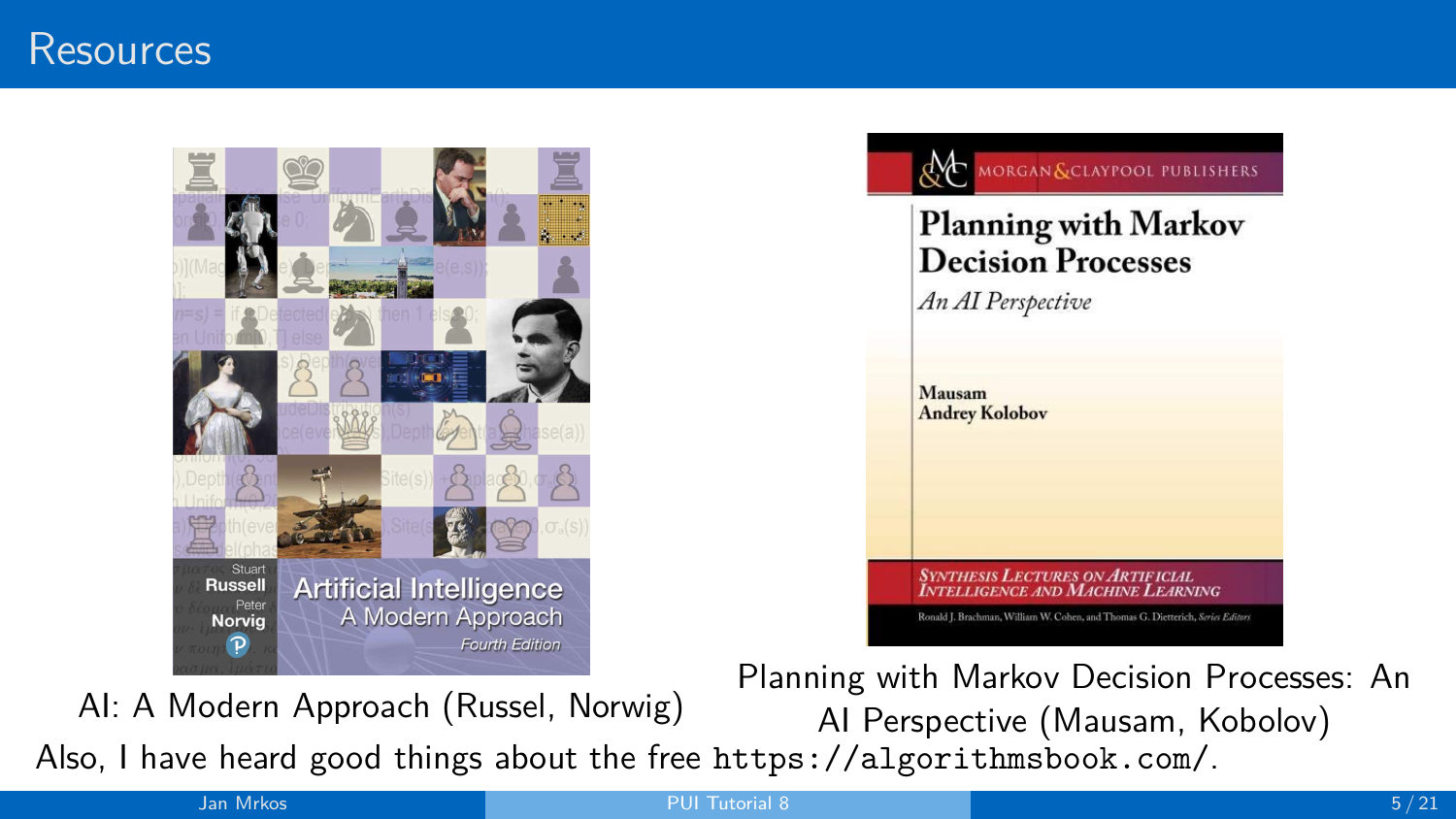Tuple  $\langle S, A, D, T, R \rangle$ :

- $\bullet$  S: finite set of states agent can find itself in
- A: finite set of action agent can perform
- $\bullet$  D: finite set of timesteps
- $\bullet$  T: transition function transitions between states
- $\bullet$  R: reward function rewards obtained from transitions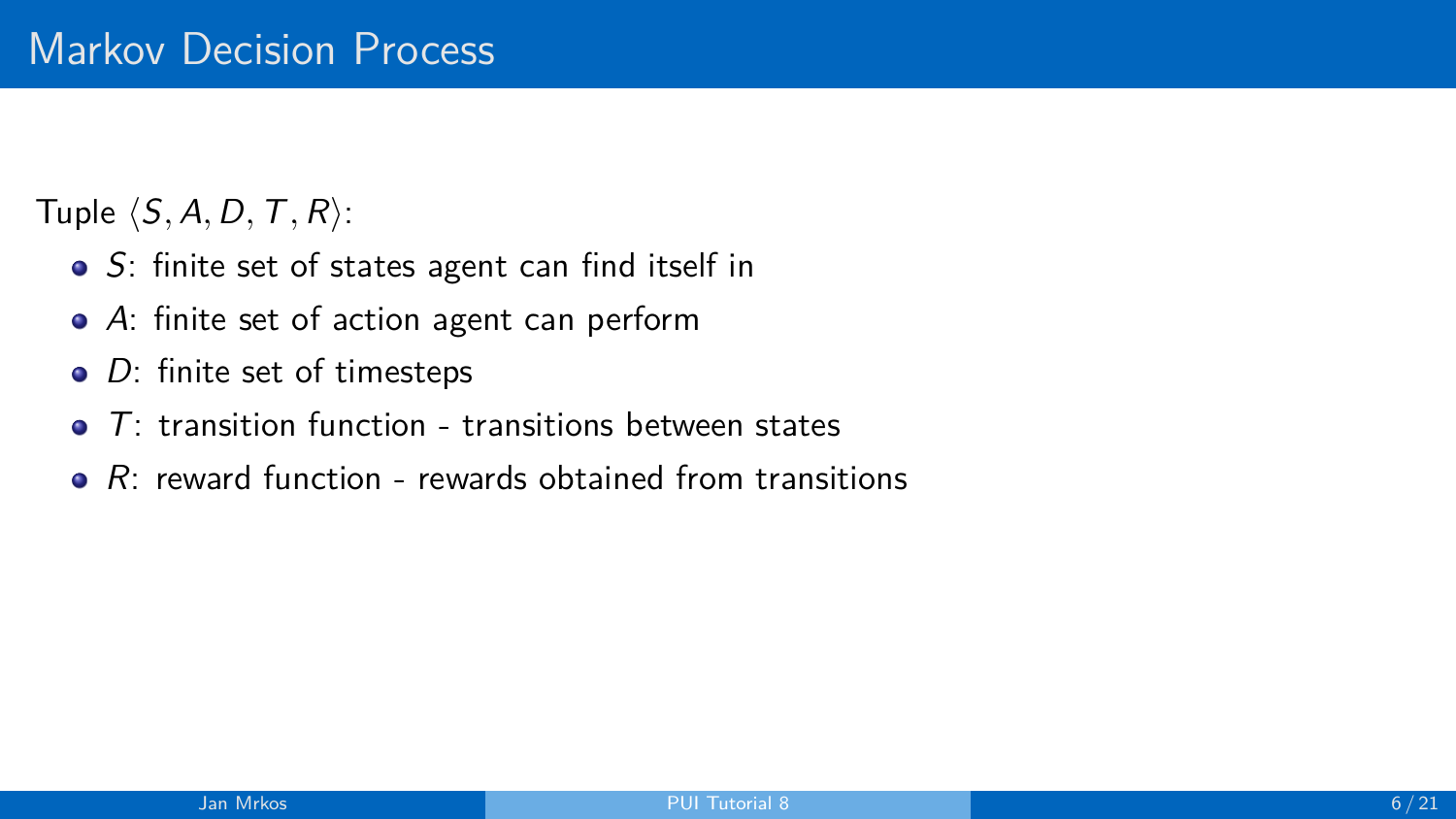Tuple  $\langle S, A, D, T, R \rangle$ :

- S: finite set of states agent can find itself in
- A: finite set of action agent can perform
- $\bullet$  D: finite set of timesteps
- $T$ : transition function transitions between states  $\bullet$
- $\bullet$  R: reward function rewards obtained from transitions

# $\triangle$ Only one of many possible definitions!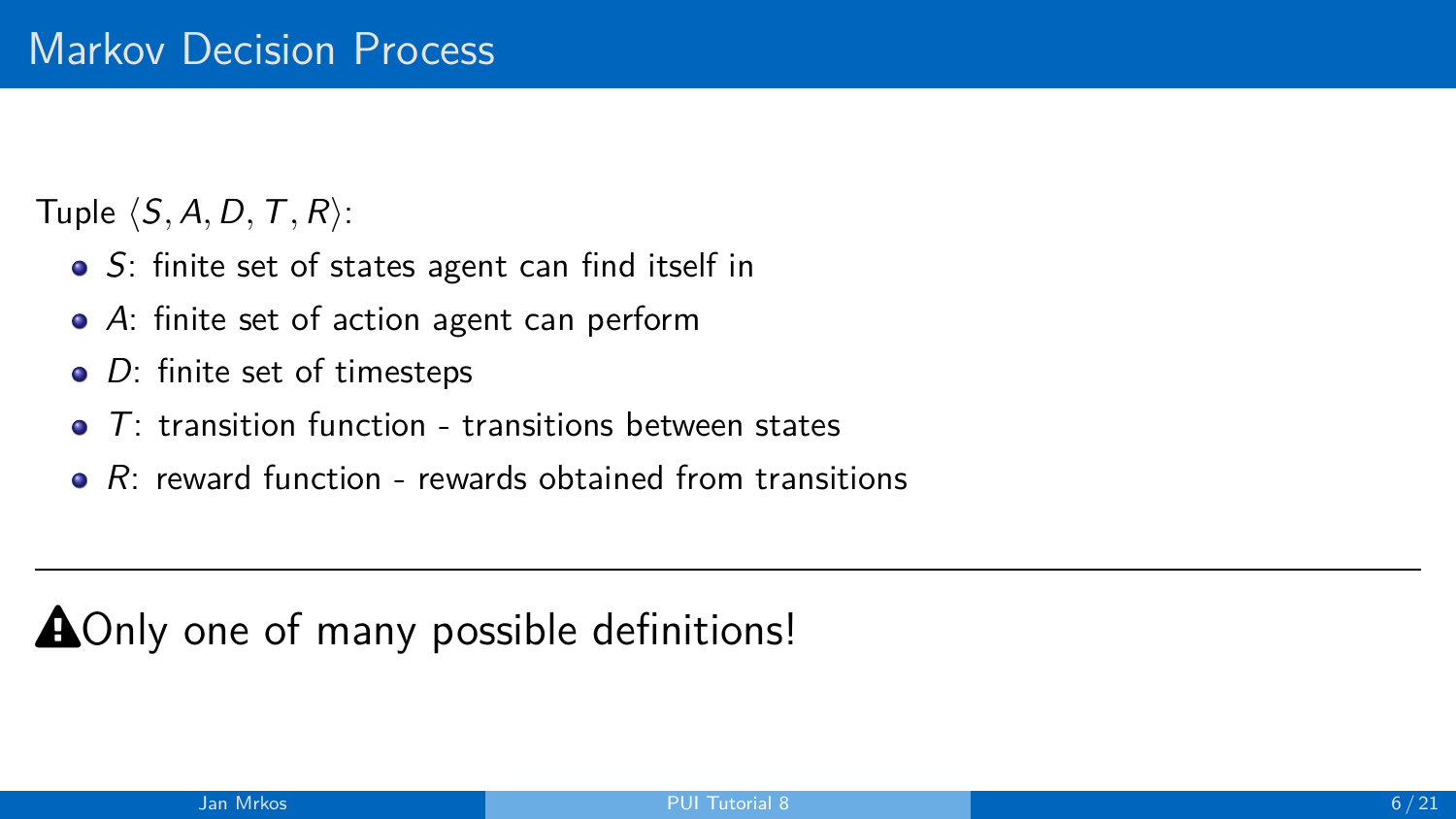- S: Possible Emils positions
- A: Move directions
- D: Emil has e.g. 200 steps to find gold
- $\bullet$  T: stochastic movement, e.g. 10% to move to the side of selected action
- $R: e.g. +100$  for finding gold,  $-1$  for each move

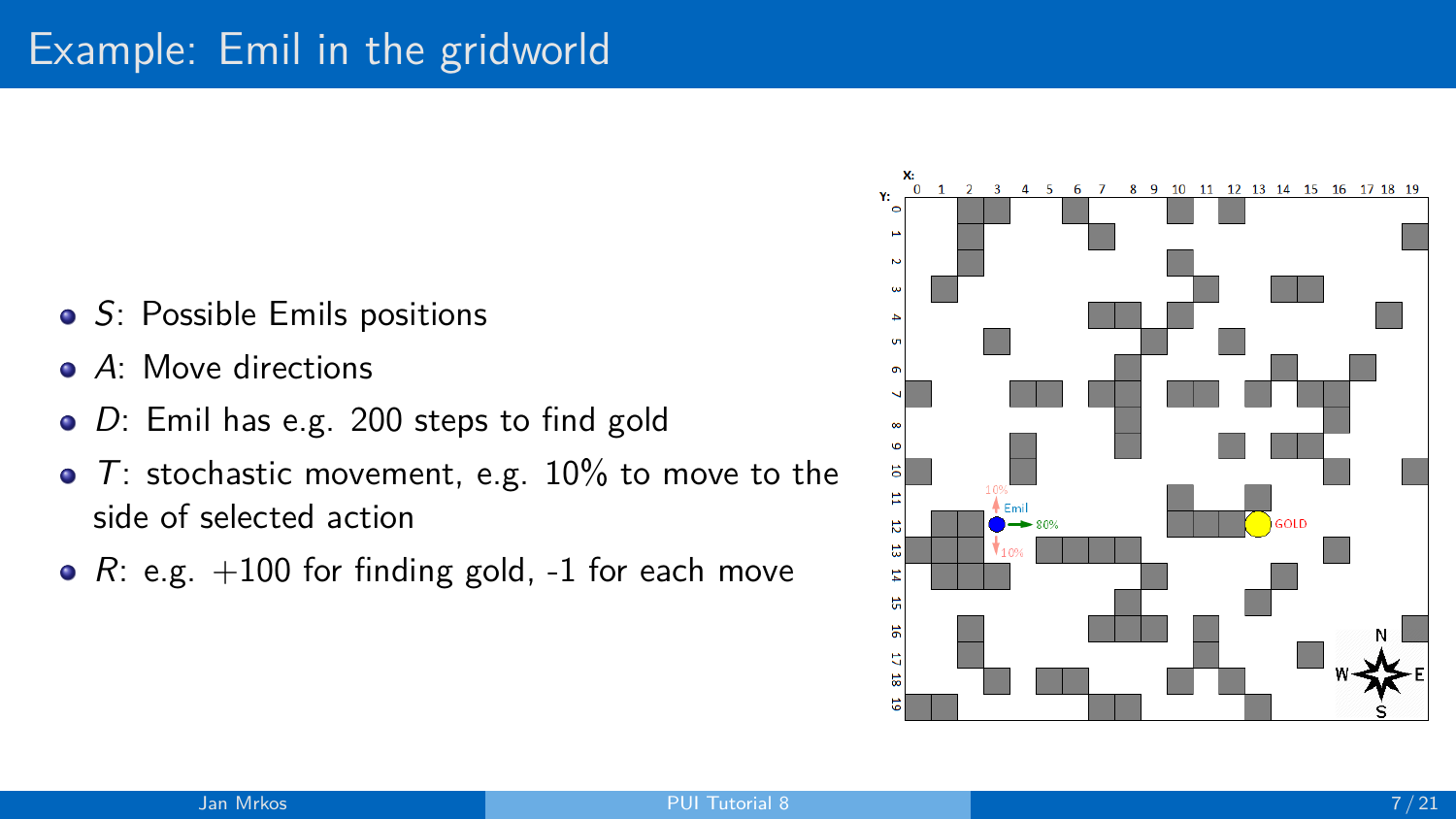Blackjack

- S: Possible player hands and played cards
- A: Hit, Stand, ...
- $\bullet$  T: Possible drawn cards,
- $R$ : Win/loose at the end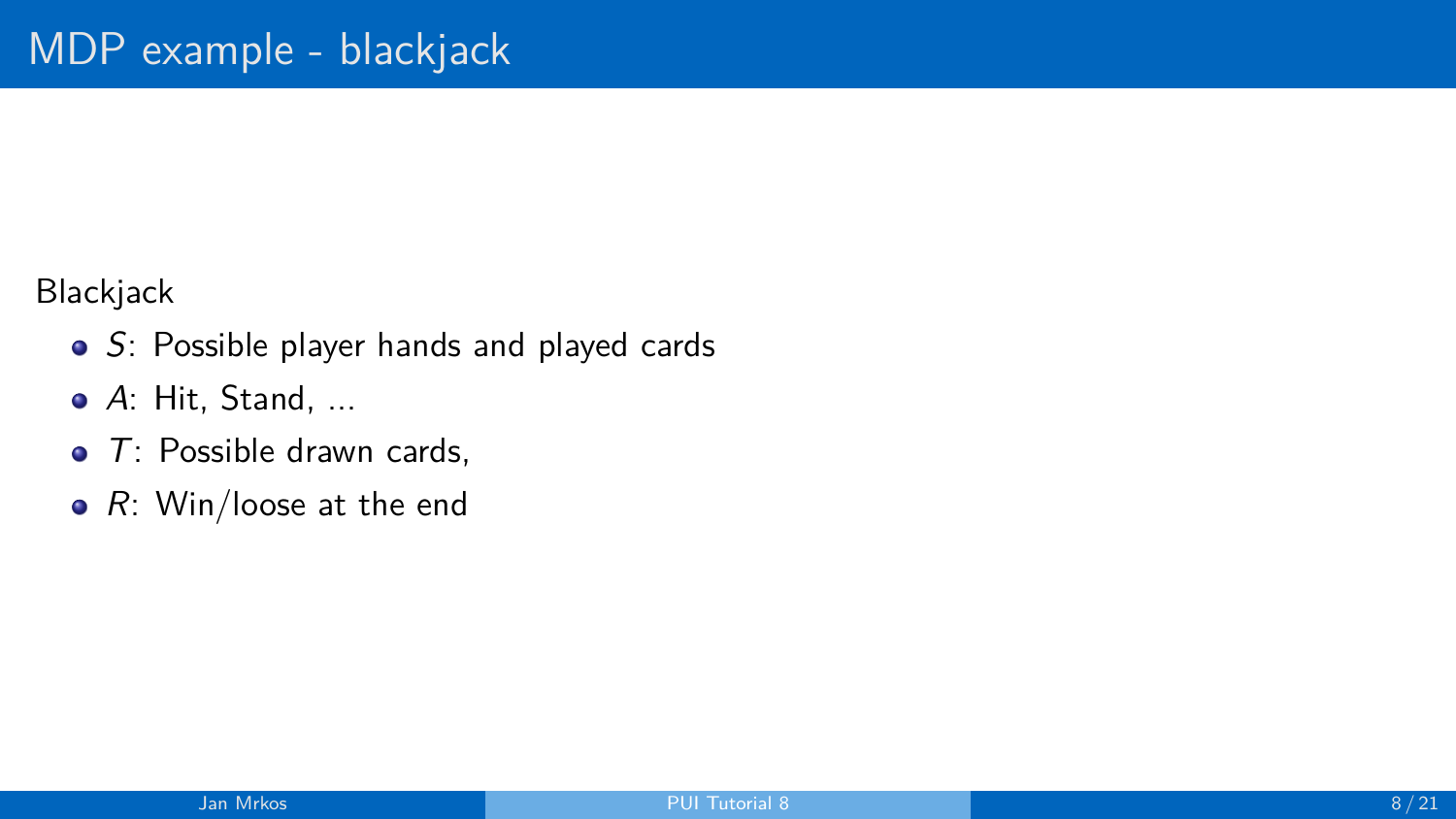# Example: Abstract example

 $S: S_0, S_1, S_2, S_3$  $\bullet$  A:  $a_0$ ,  $a_1$ ,  $a_2$  $T : T(S_0, a_0, S_2) = 0.4$  $T(S_0, a_0, S_1) = 0.6$  $T(S_1, a_1, S_3) = 1$  $T(S_2, a_2, S_3) = 1$  $R: R(S_0, a_0, S_2) = 2$  $R(S_0, a_0, S_1) = 5$  $R(S_1, a_1, S_3) = 1$  $R(S_2, a_2, S_3) = 4$ 



 ${}^{1}$ Example: [Mausam, Kobolov: Planning With Markov Decision Processes], tikz by K. Kučerová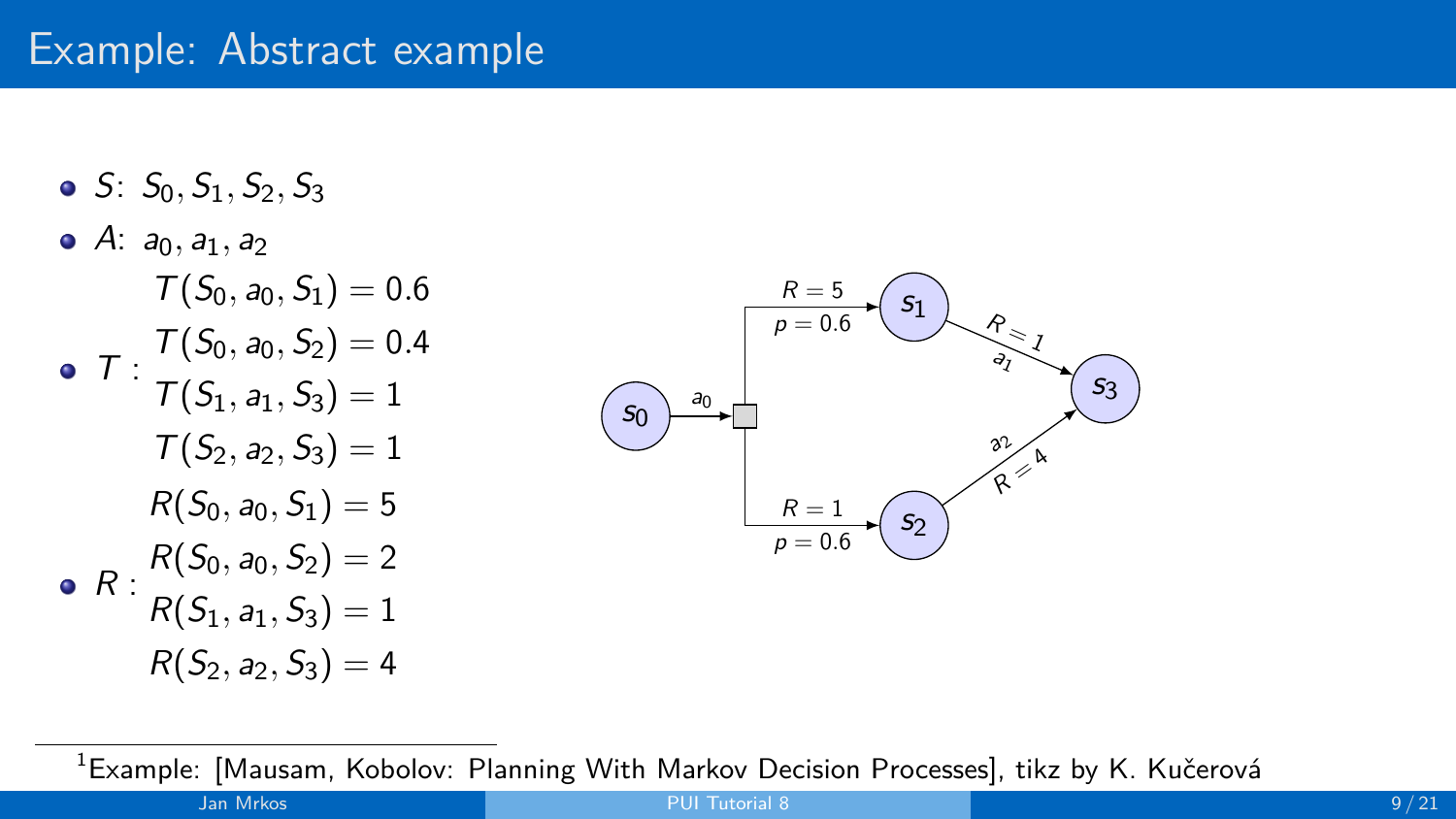- Domain with uncertainty uncertain utoucomes of actions
- Sequential decision making for sequences of decisions
- Fair Nature no one is actively playing against us
- Full observability, perfect sensors we know where agent is
- Cyclic domain structures when states can be revisited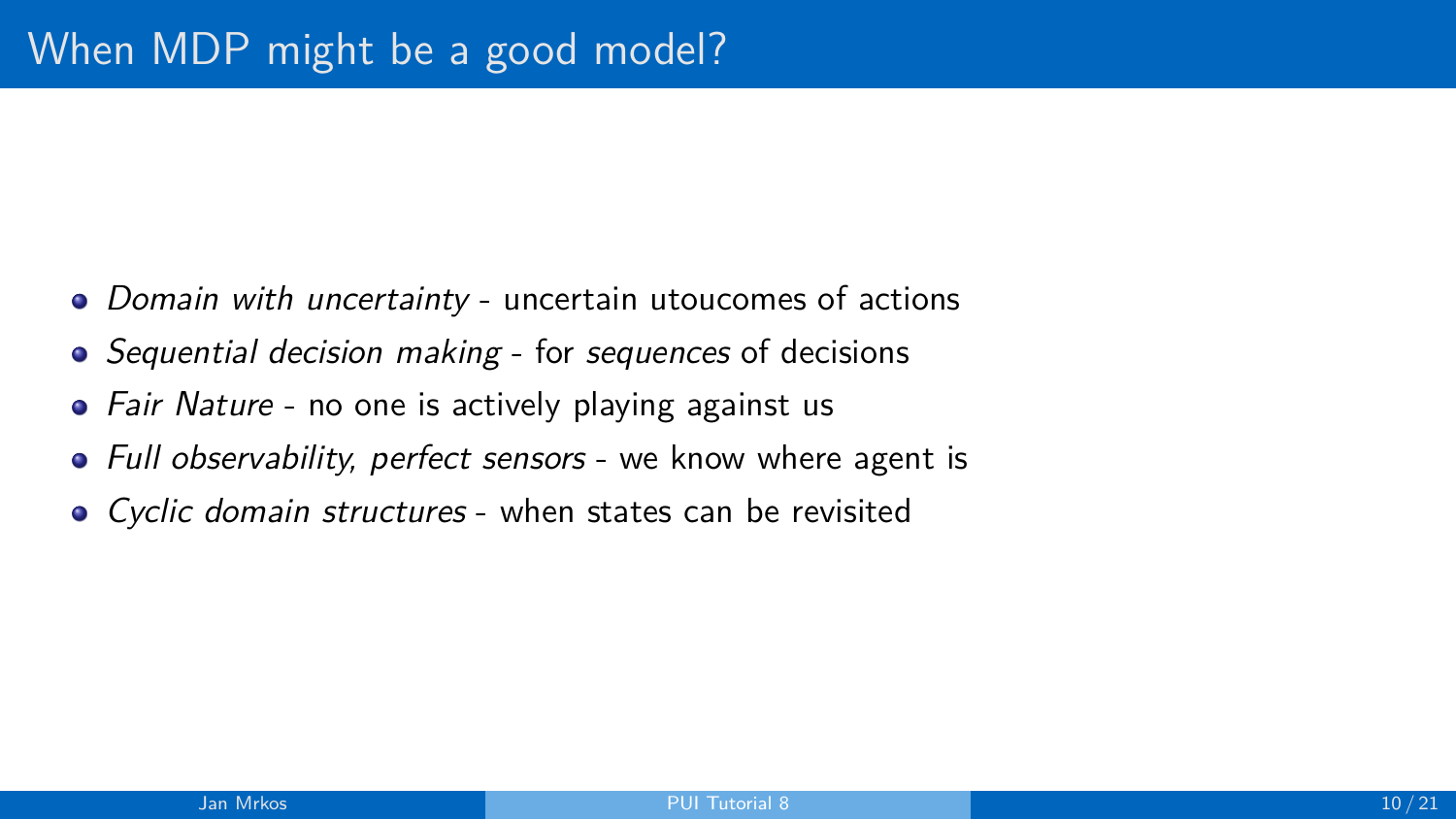## Def: Policy

Assignment of action to state,  $\pi : S \to A$ 

- Partial policy e.g. output of robust replanning
- Complete policy domain of *π* is whole state space S.
- Stationary policy independent of timestep (e.g. emil)
- Markovian policy dependent only on last state

 $\Delta$ In general, policy can be history dependent and stochastic!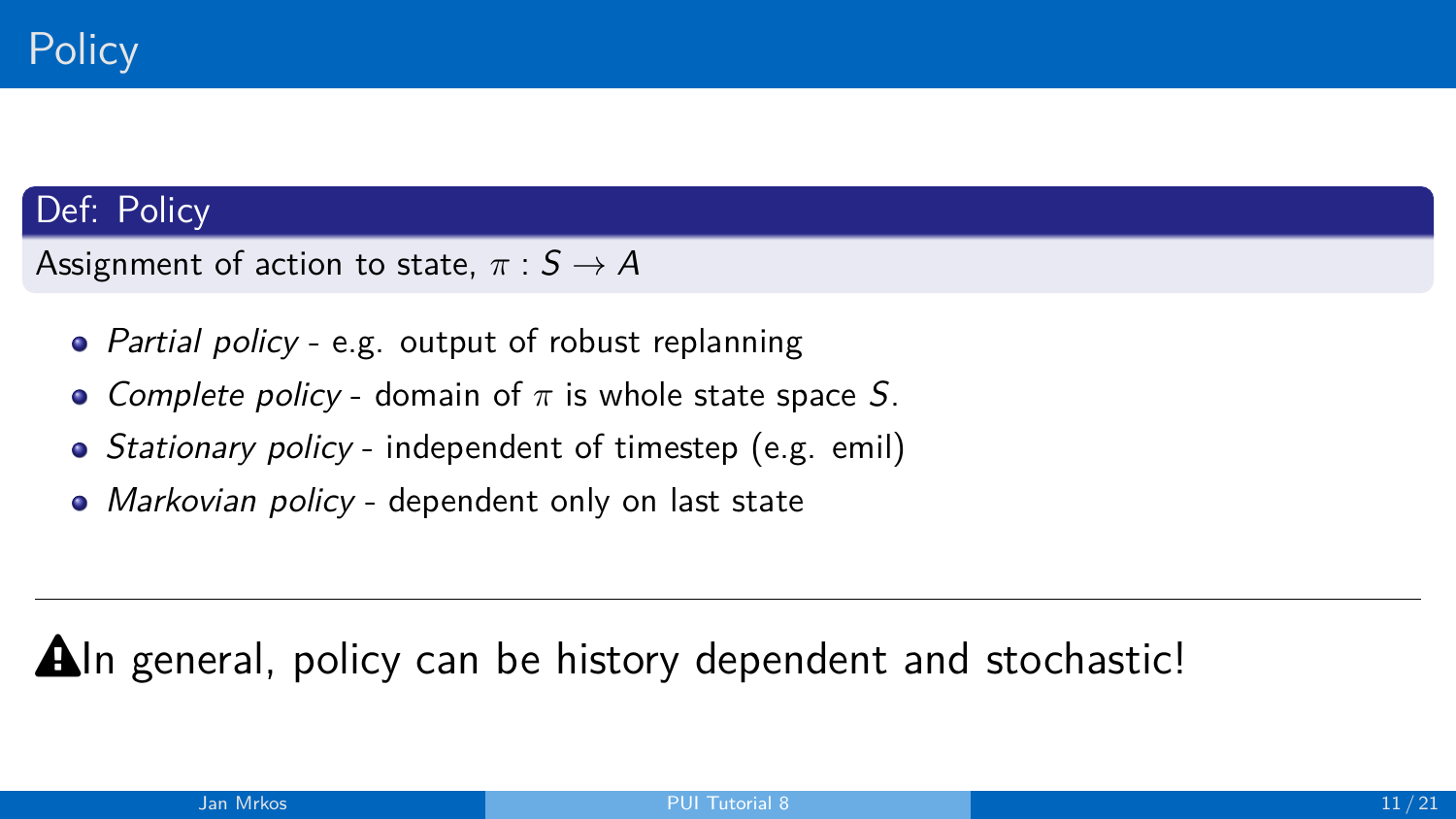Def: Value function

Assignment of value to state,  $V : S \rightarrow < -\infty, \infty >$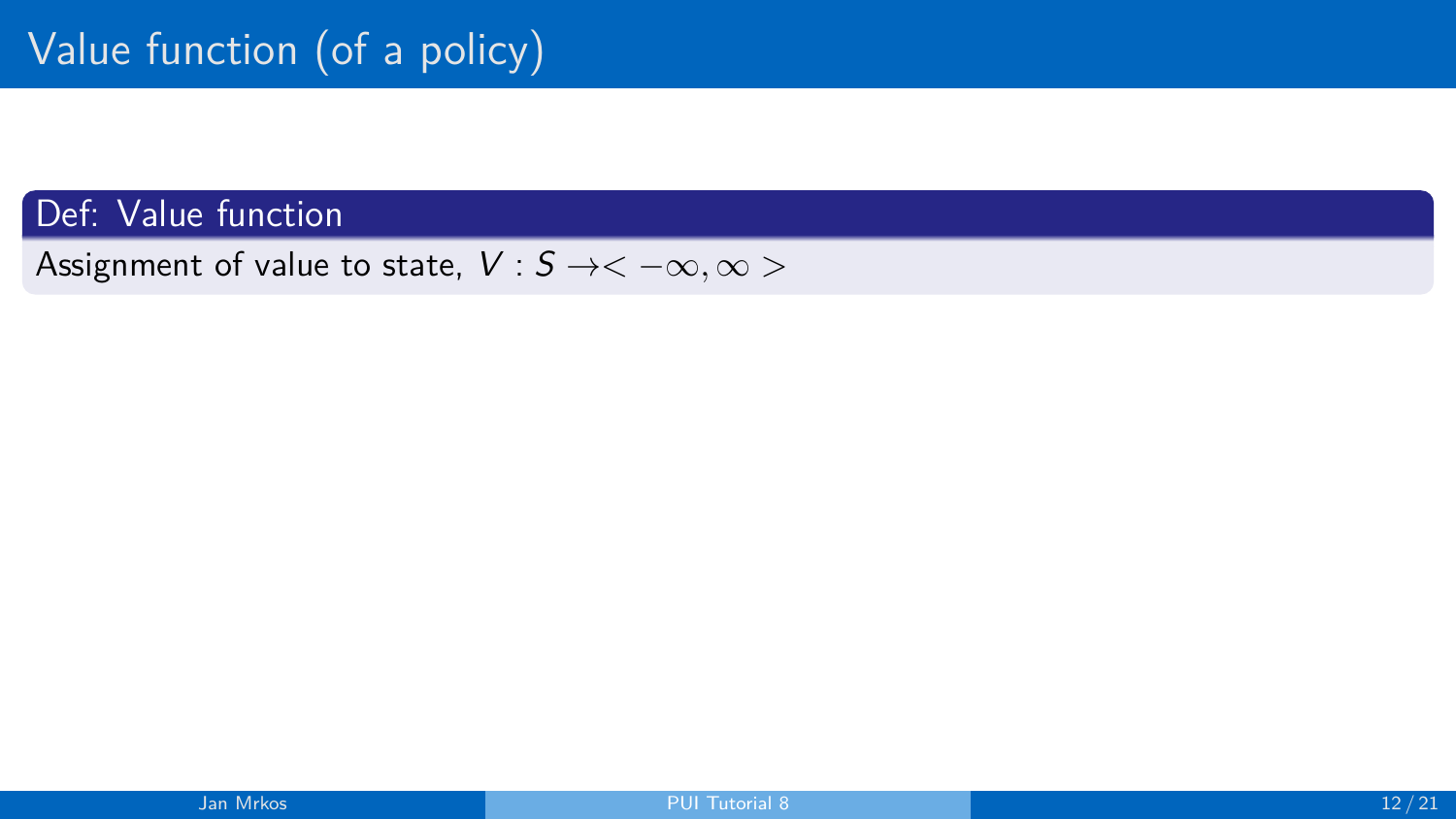### Def: Value function

Assignment of value to state,  $V : S \rightarrow < -\infty, \infty >$ 

### Def: Value function of a policy

Assignment of value to state based on utility of rewards obtained by following policy *π* from a state,  $V^{\pi}: S \to <-\infty, \infty >, V^{\pi}(s) = u(R^{\pi_{s}}_{1}, R^{\pi_{s}}_{2}, \ldots)$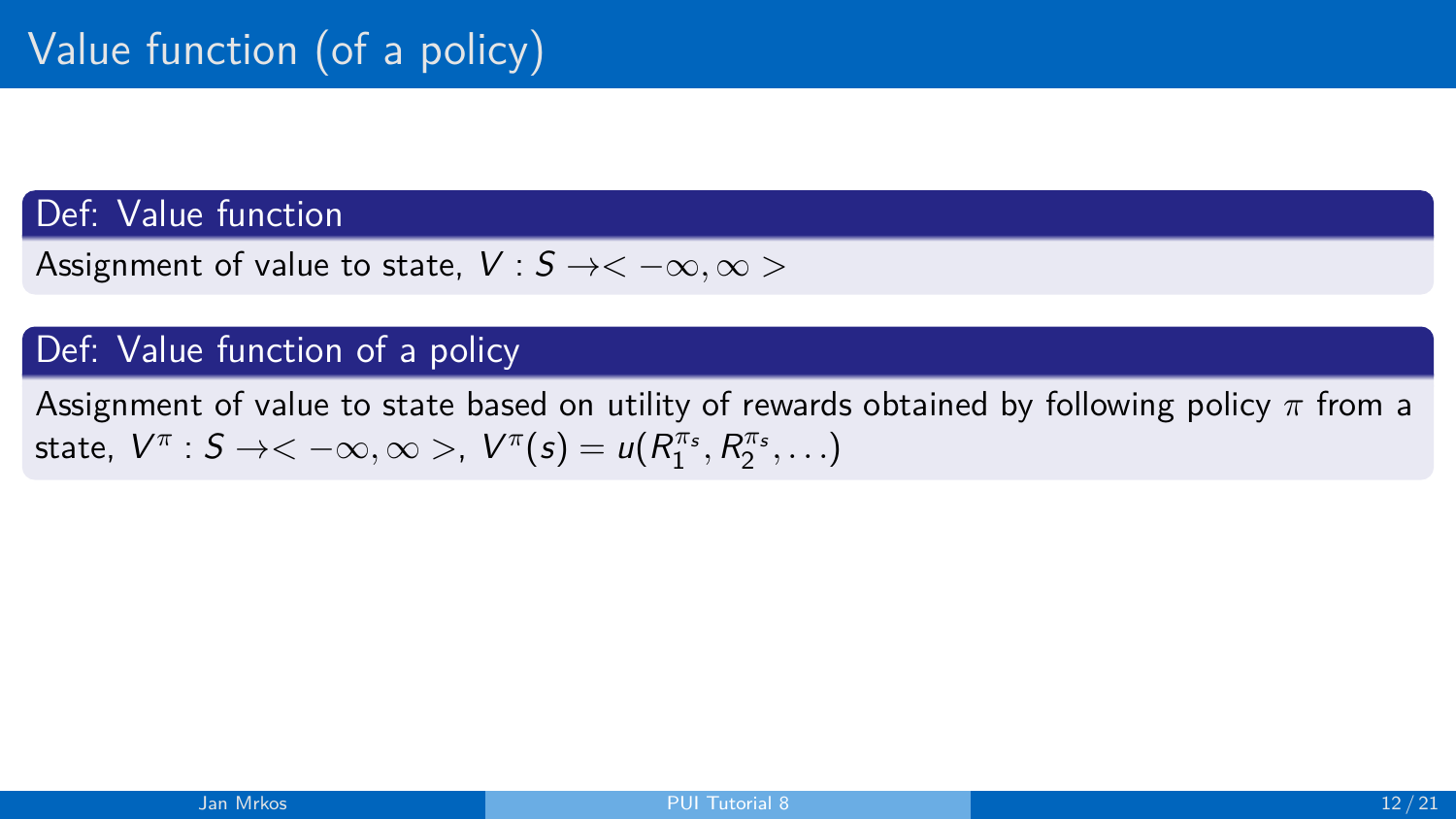### Def: Value function

Assignment of value to state,  $V : S \rightarrow < -\infty, \infty >$ 

### Def: Value function of a policy

Assignment of value to state based on utility of rewards obtained by following policy *π* from a state,  $V^{\pi}: S \to <-\infty, \infty >, V^{\pi}(s) = u(R^{\pi_{s}}_{1}, R^{\pi_{s}}_{2}, \ldots)$ 

### Def: Optimal MDP solution

Optimal MDP solution is a policy  $\pi^*$  such that value function  $V^{\pi^*}$  called optimal value function dominates all other value functions in all states,  $\forall sV^{\pi^*}(s) \geq V^{\pi}(s).$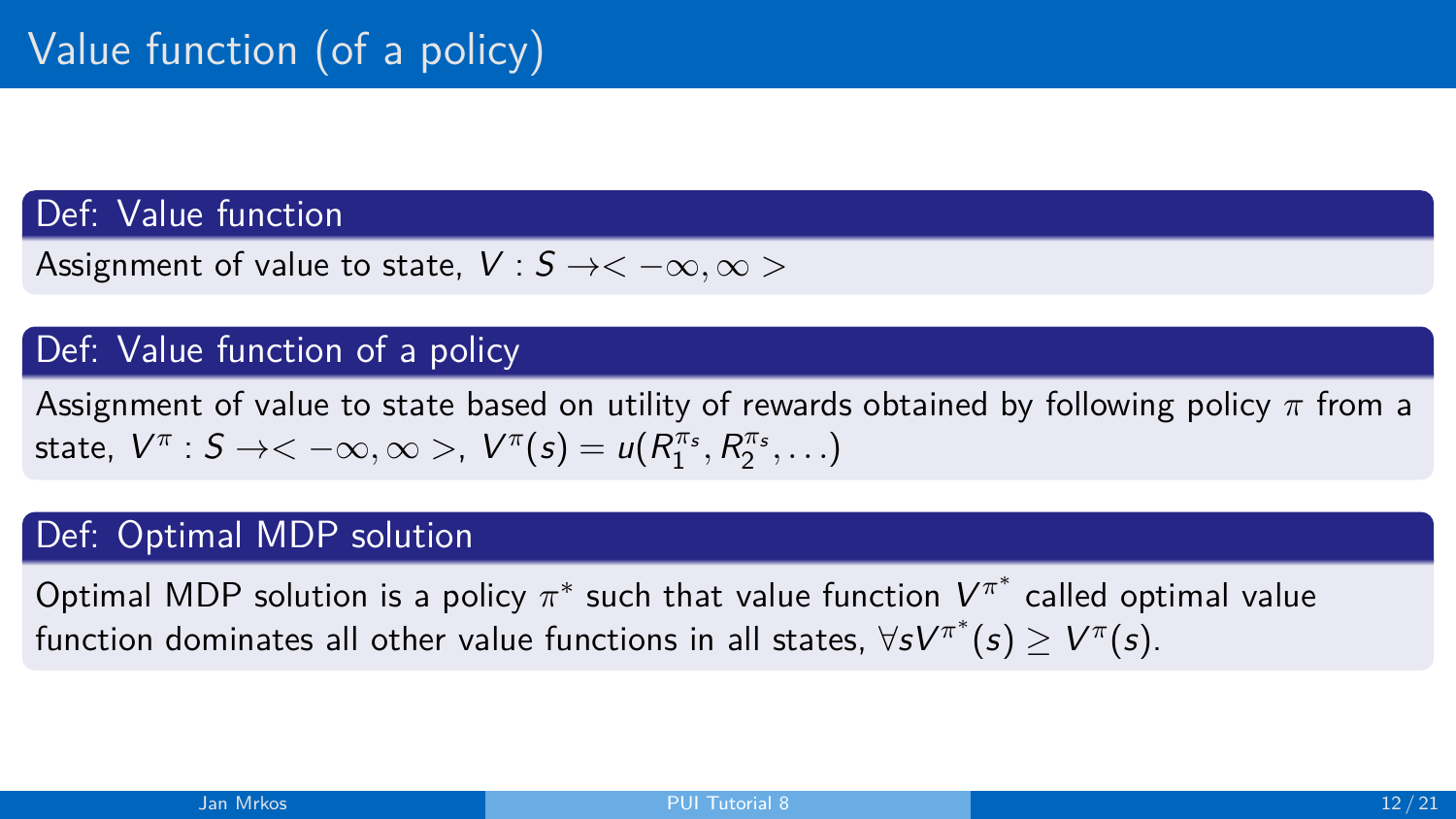#### Def: Value function of a policy

Assignment of value to state based on utility of rewards obtained by following policy *π* from a state,  $V^{\pi}: S \to <-\infty, \infty >, V^{\pi}(s) = u(R^{\pi_{s}}_{1}, R^{\pi_{s}}_{2}, \ldots)$ 

### Def: Optimal MDP solution

Optimal MDP solution is a policy  $\pi^*$  such that value function  $V^{\pi^*}$  called optimal value function dominates all other value functions in all states,  $\forall sV^{\pi^*}(s) \geq V^{\pi}(s).$ 

Questions:

How can we pick  $u?$  Can we choose  $u(R_1,R_2,\ldots)=\sum_i R_i$  ?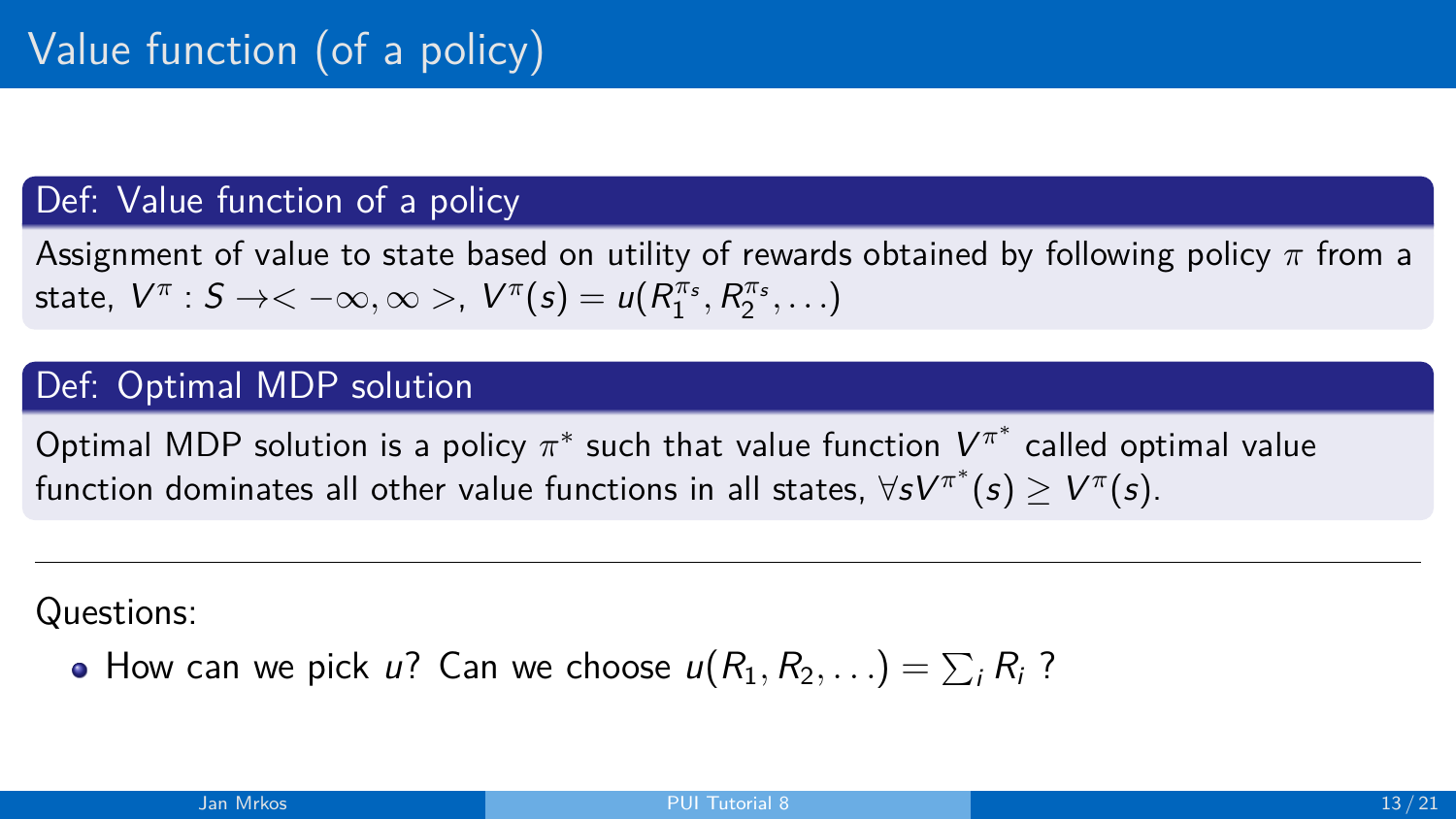Function 
$$
u(R_t, R_{t+1}, \ldots) = \mathbb{E}\left[\sum_{t'=t}^{|D|} \gamma^{t'} R_{t'}\right]
$$
 is expected linear additive utility

#### Sounds convuluted, but it gives

$$
V^{\pi}(s) = \left[\sum_{s' \in S} T(s, a, s') [R(s, a, s') + \gamma V^{\pi}(s')]\right]
$$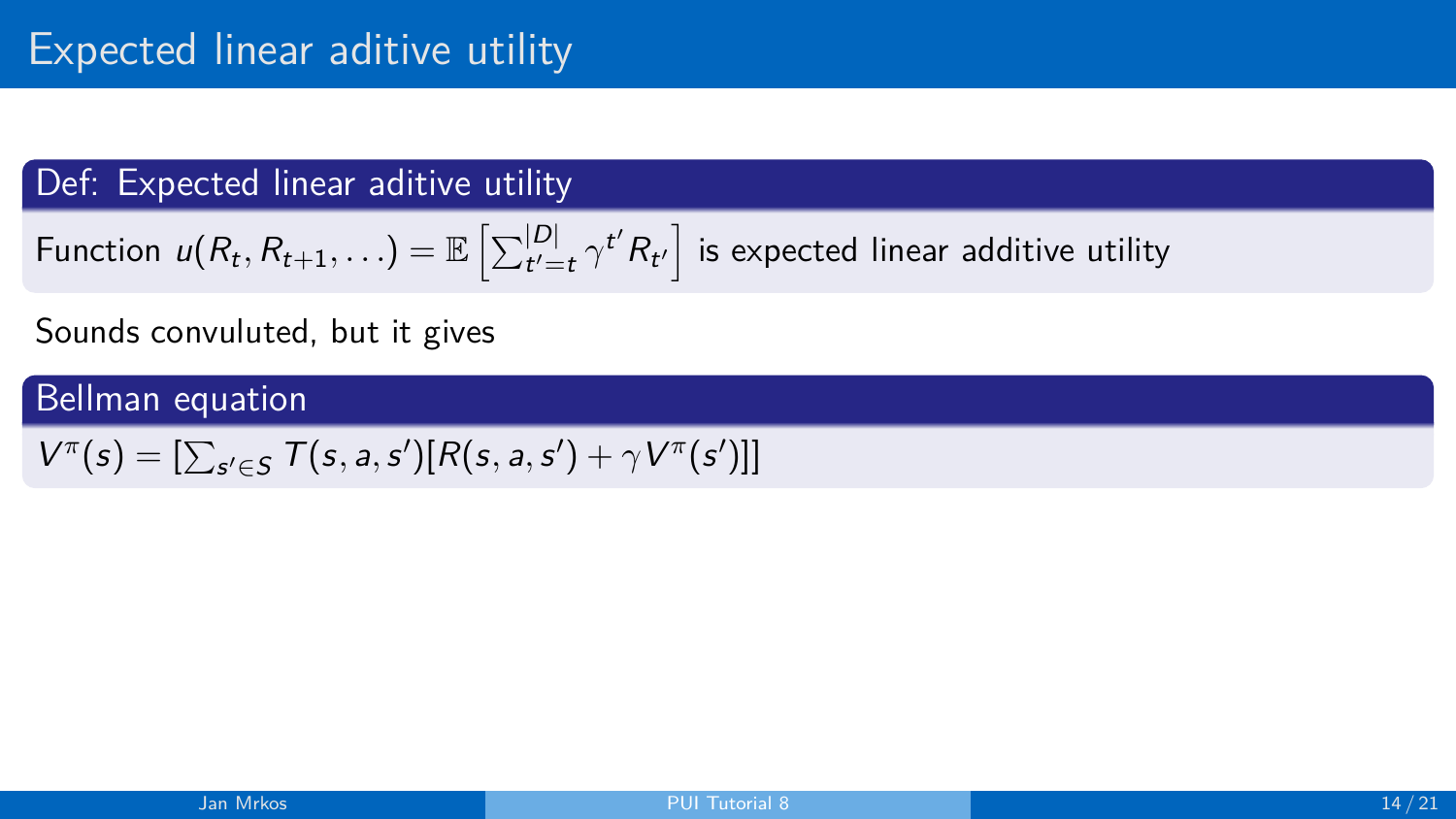Function 
$$
u(R_t, R_{t+1}, \ldots) = \mathbb{E}\left[\sum_{t'=t}^{|D|} \gamma^{t'} R_{t'}\right]
$$
 is expected linear additive utility

#### Sounds convuluted, but it gives

## Bellman equation

$$
V^{\pi}(s) = \left[\sum_{s' \in S} T(s, a, s') [R(s, a, s') + \gamma V^{\pi}(s')]\right]
$$

**•** *γ* ∈ (0, 1) is a discount factor, makes agent prefer earlier rewards.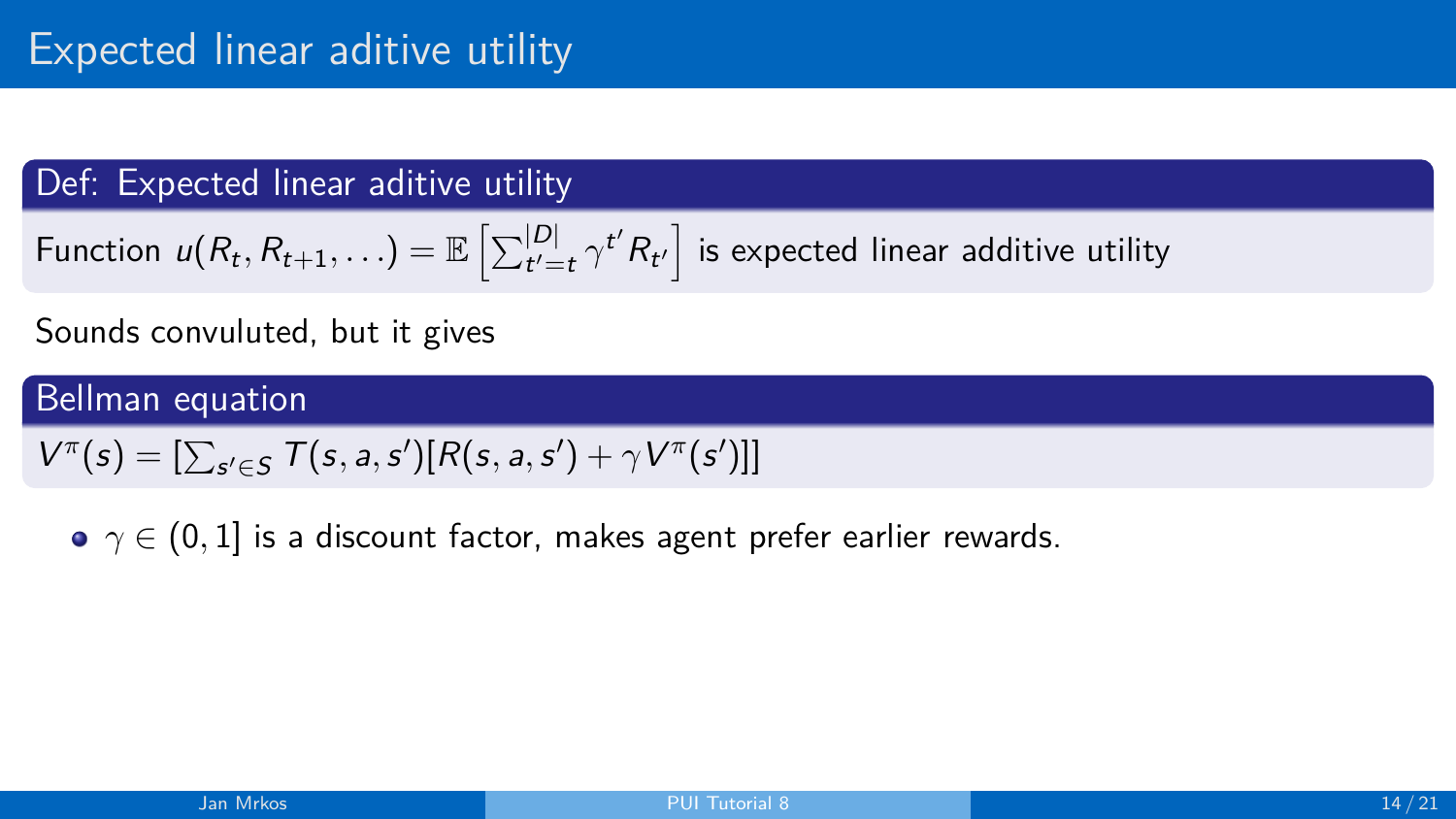Function 
$$
u(R_t, R_{t+1}, \ldots) = \mathbb{E}\left[\sum_{t'=t}^{|D|} \gamma^{t'} R_{t'}\right]
$$
 is expected linear additive utility

#### Sounds convuluted, but it gives

$$
V^{\pi}(s) = \left[\sum_{s' \in S} T(s, a, s') [R(s, a, s') + \gamma V^{\pi}(s')]\right]
$$

- **•** *γ* ∈ (0, 1) is a discount factor, makes agent prefer earlier rewards.
- **e** Risk-neutral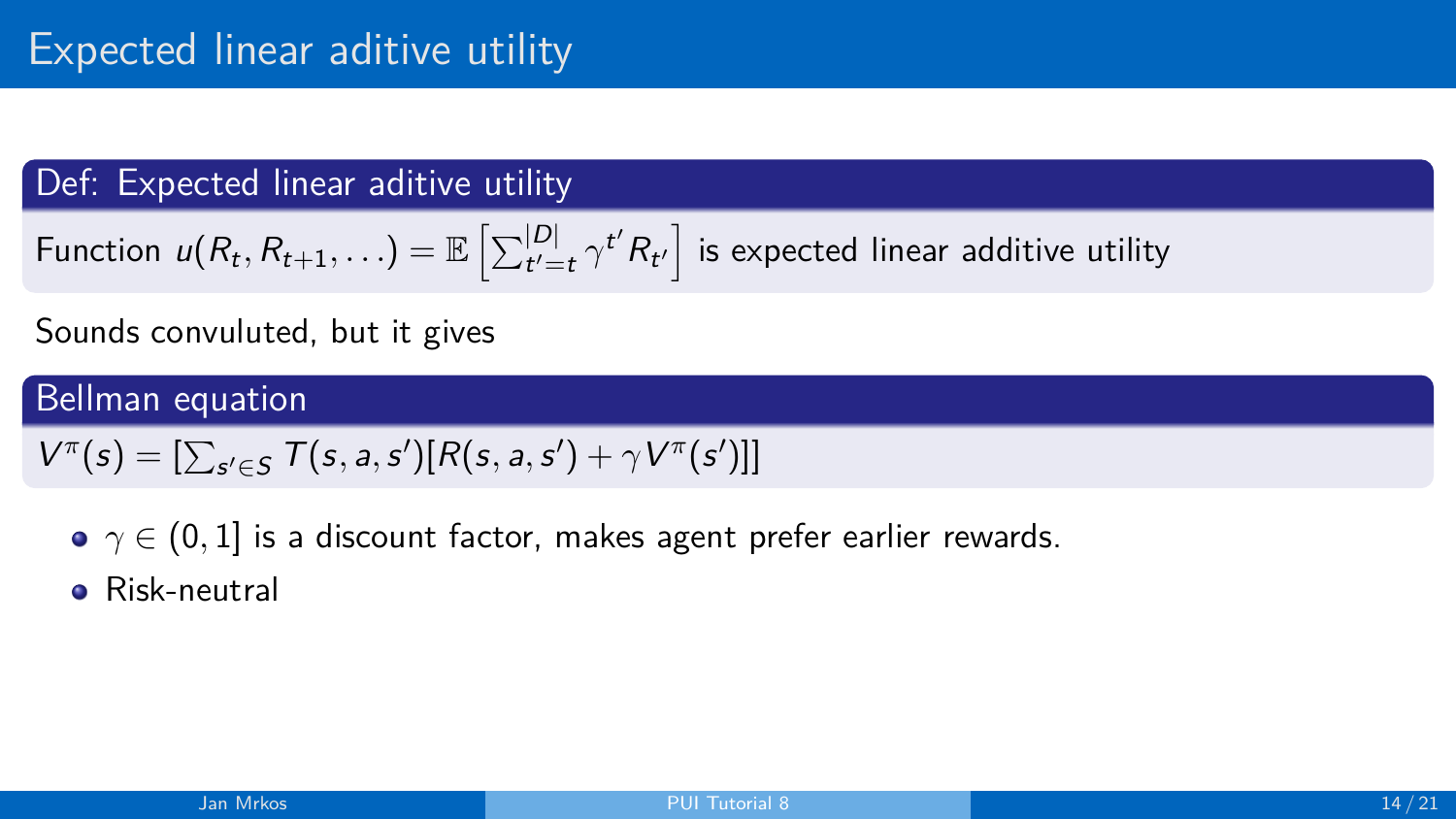Function 
$$
u(R_t, R_{t+1}, \ldots) = \mathbb{E}\left[\sum_{t'=t}^{|D|} \gamma^{t'} R_{t'}\right]
$$
 is expected linear additive utility

#### Sounds convuluted, but it gives

$$
V^{\pi}(s) = \left[\sum_{s' \in S} T(s, a, s') [R(s, a, s') + \gamma V^{\pi}(s')]\right]
$$

- **•**  $γ ∈ (0, 1]$  is a discount factor, makes agent prefer earlier rewards.
- **e** Risk-neutral
- For infinite D and bounded rewards, *γ <* 1 gives convergence (why?)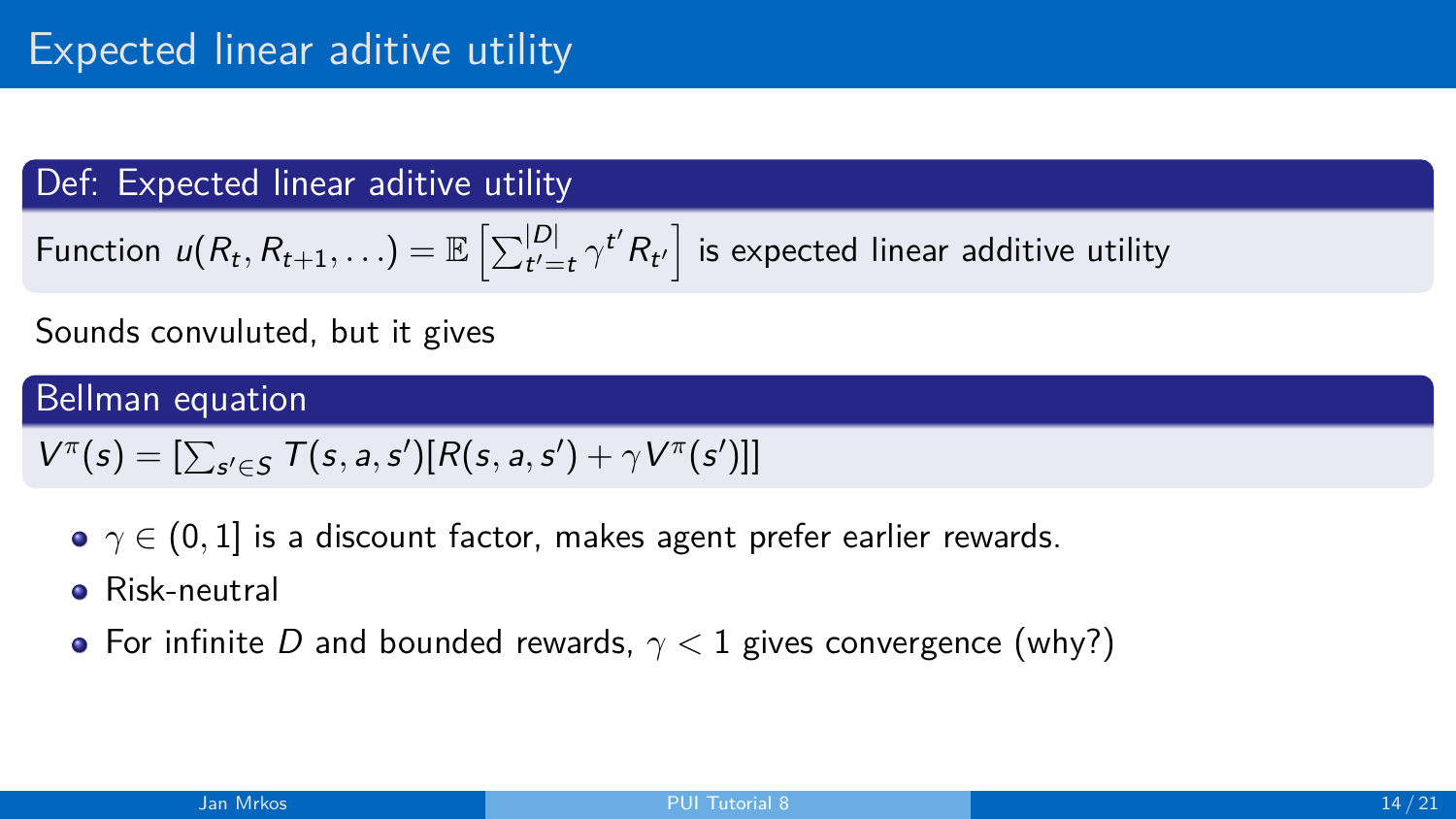Function 
$$
u(R_t, R_{t+1}, \ldots) = \mathbb{E}\left[\sum_{t'=t}^{|D|} \gamma^{t'} R_{t'}\right]
$$
 is expected linear additive utility

### Sounds convuluted, but it gives

$$
V^{\pi}(s) = \left[\sum_{s' \in S} T(s, a, s') [R(s, a, s') + \gamma V^{\pi}(s')]\right]
$$

- **•**  $γ ∈ (0, 1]$  is a discount factor, makes agent prefer earlier rewards.
- **e** Risk-neutral
- For infinite D and bounded rewards, *γ <* 1 gives convergence (why?)
- Implies existence of optimal solution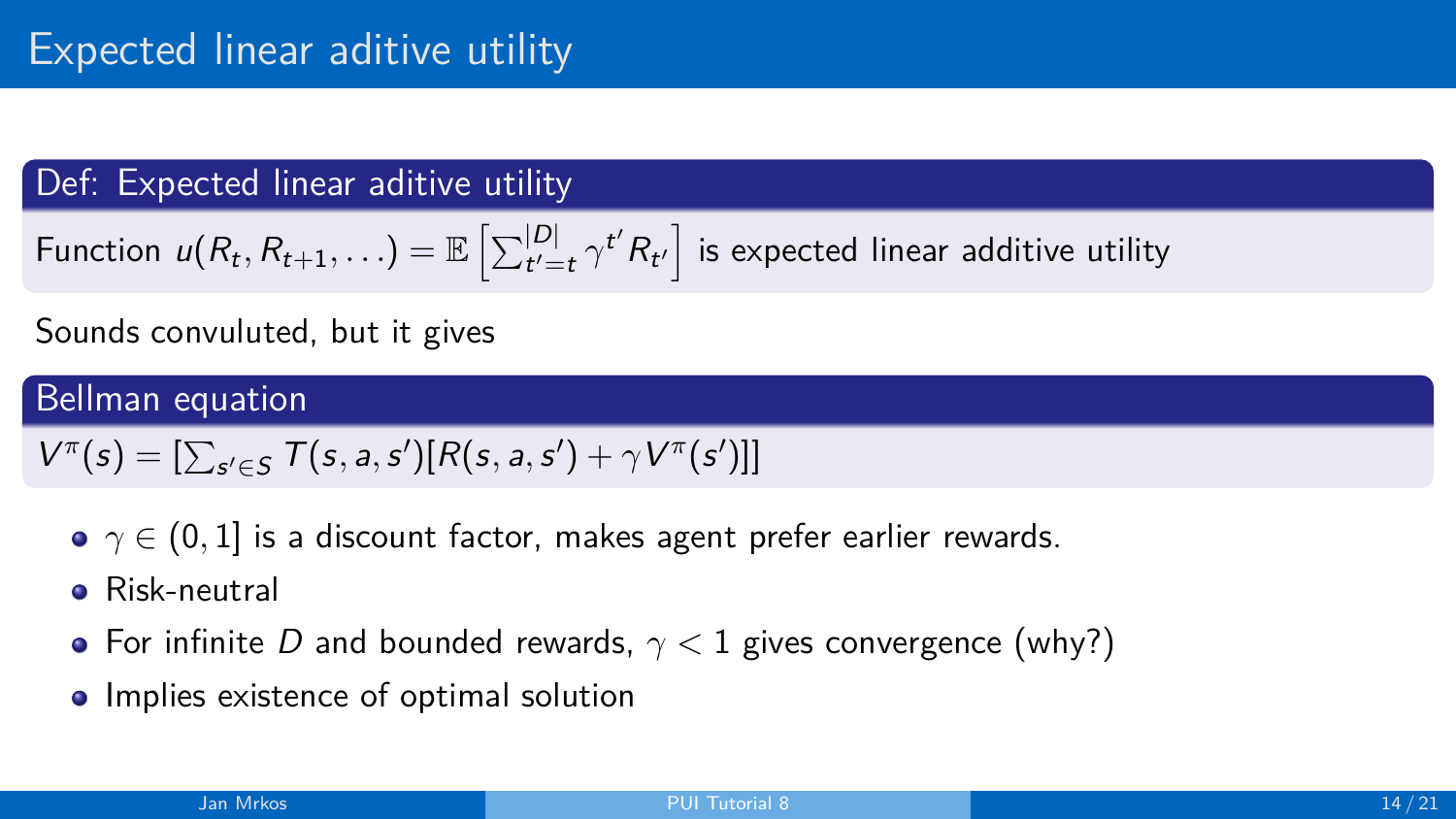$$
V^{\pi}(s) = [\sum_{s' \in S} T(s, a, s')[R(s, a, s') + \gamma V^{\pi}(s')]]
$$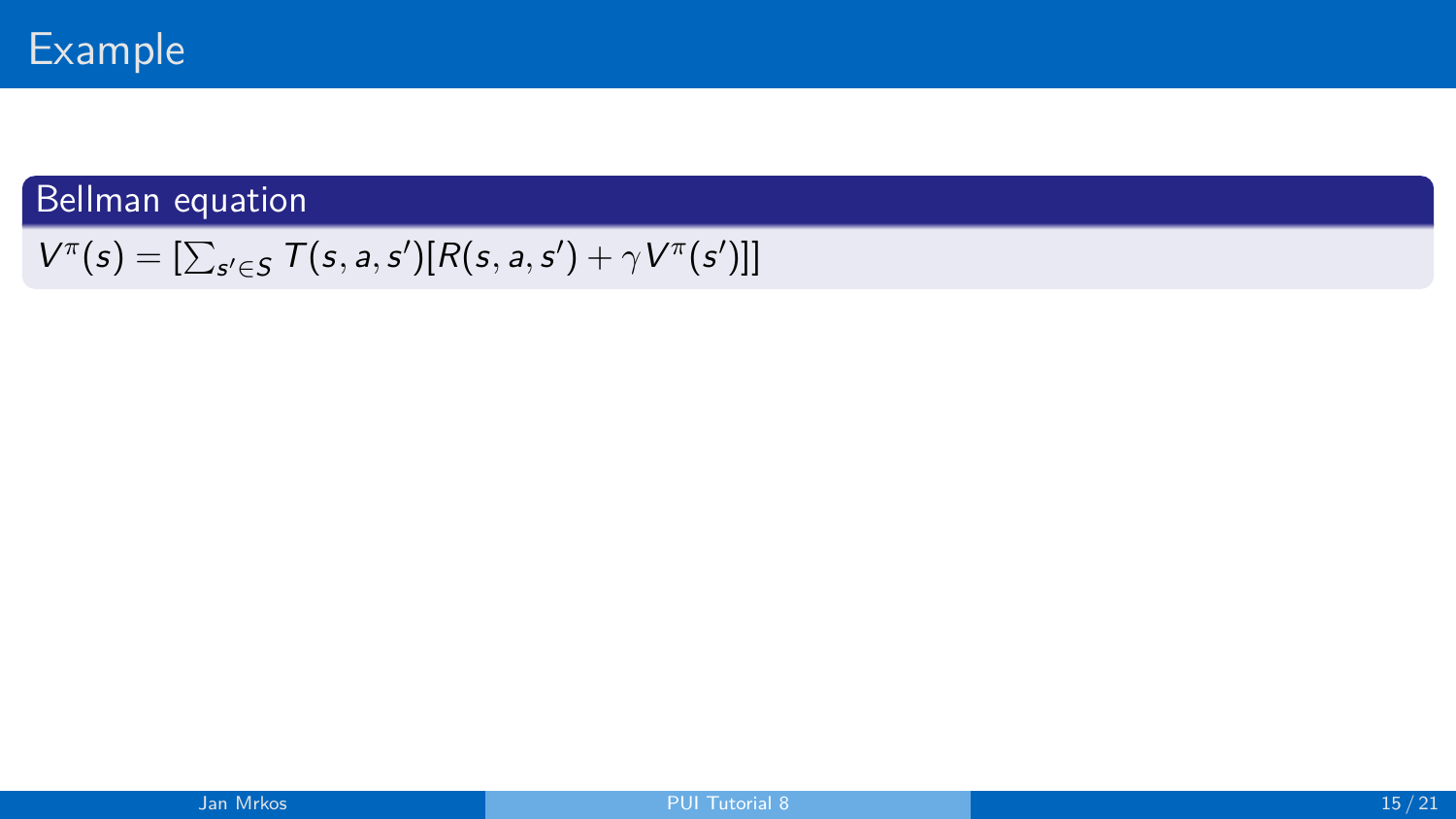## Bellman equation

$$
V^{\pi}(s) = \left[\sum_{s' \in S} T(s, a, s') [R(s, a, s') + \gamma V^{\pi}(s')]\right]
$$

Look at the following small MDP. Which action would you take?

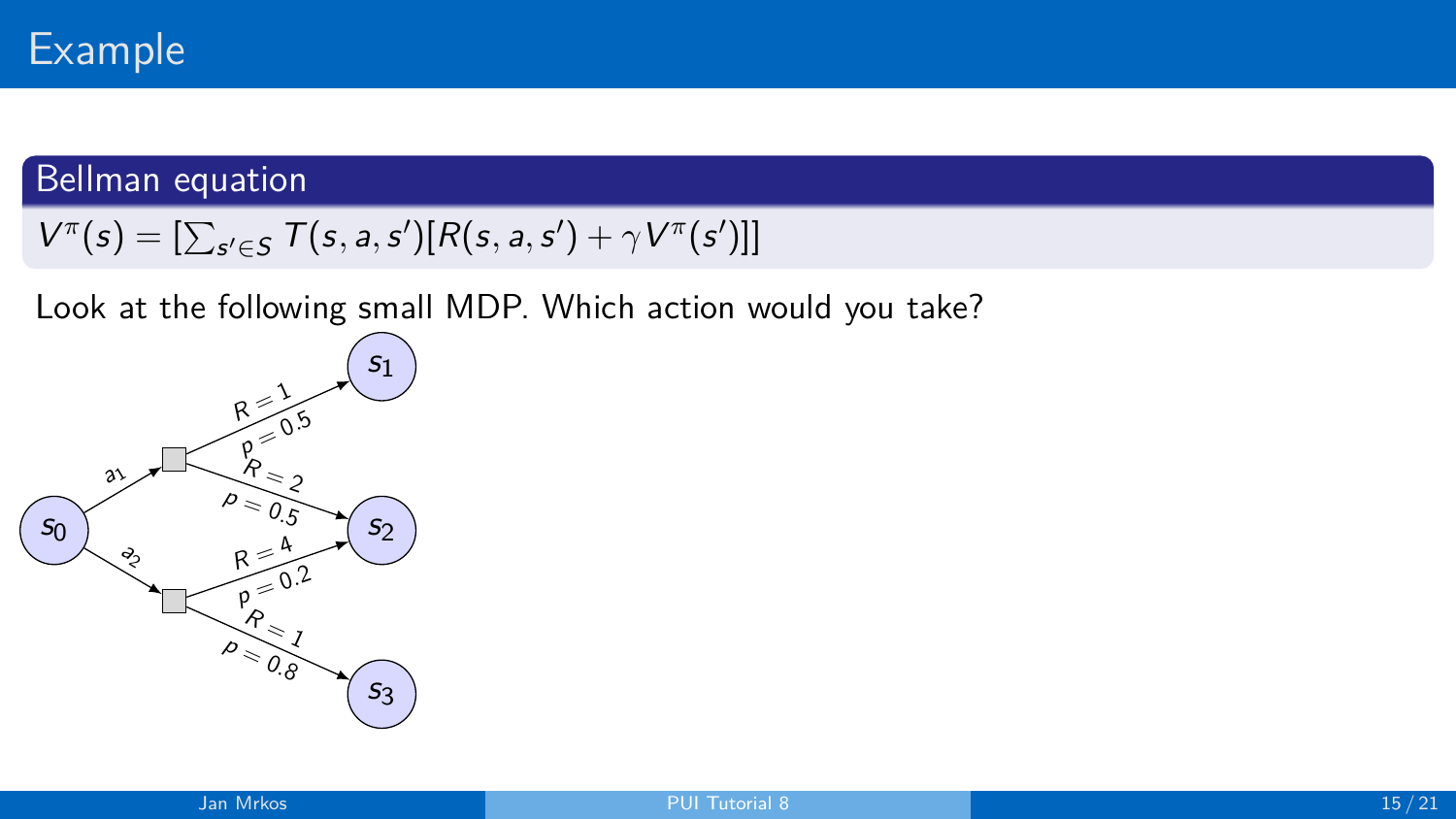### Bellman equation

 $V^{\pi}(s) = [\sum_{s' \in S} T(s, a, s') [R(s, a, s') + \gamma V^{\pi}(s')]$ 

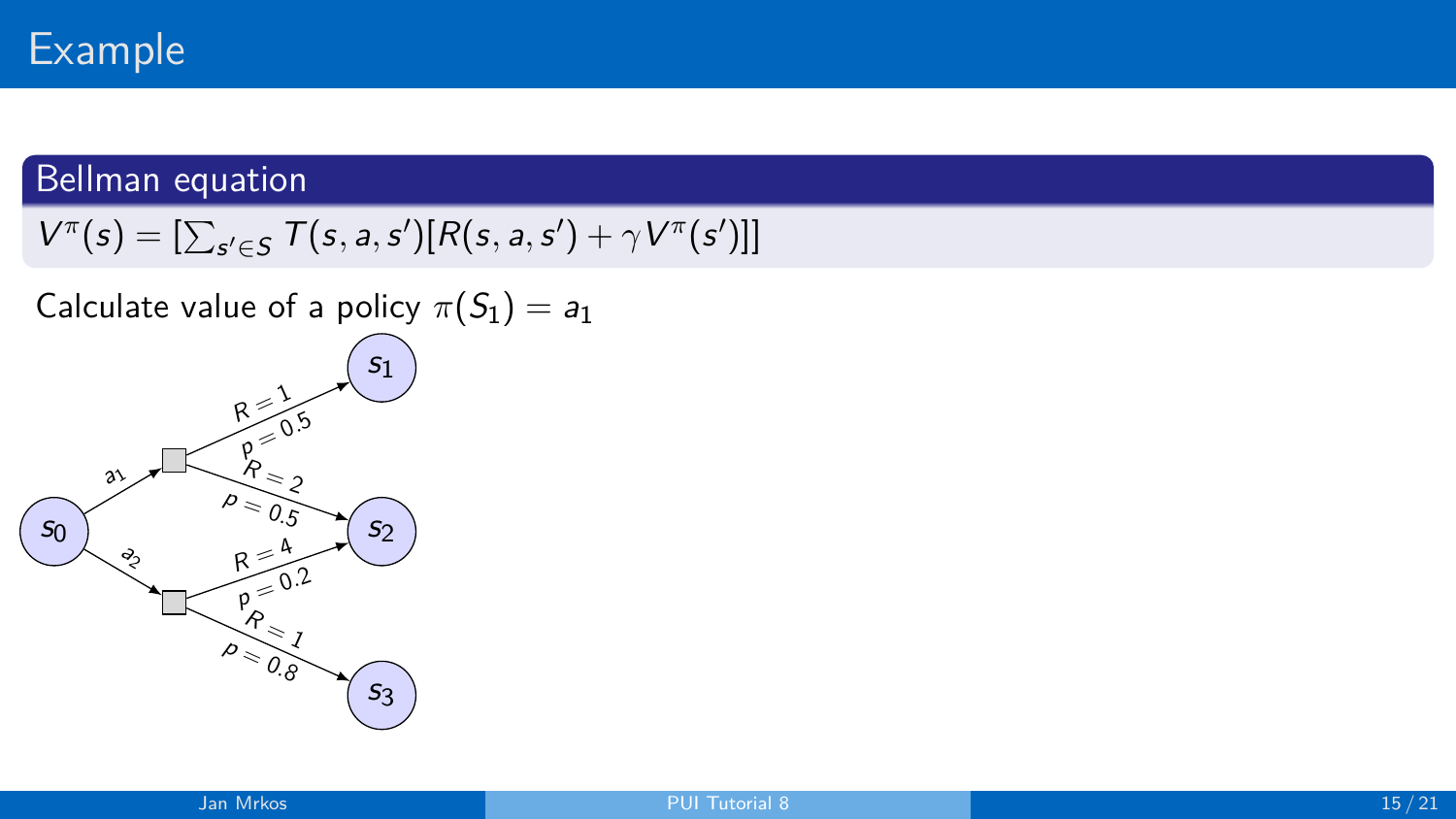## Bellman equation

$$
V^{\pi}(s) = \left[\sum_{s' \in S} T(s, a, s') [R(s, a, s') + \gamma V^{\pi}(s')]\right]
$$

Calculate value of a policy  $\pi(S_1) = a_2$ 



 $^{\rm 1}$ tikz by K. Kučerová (2021)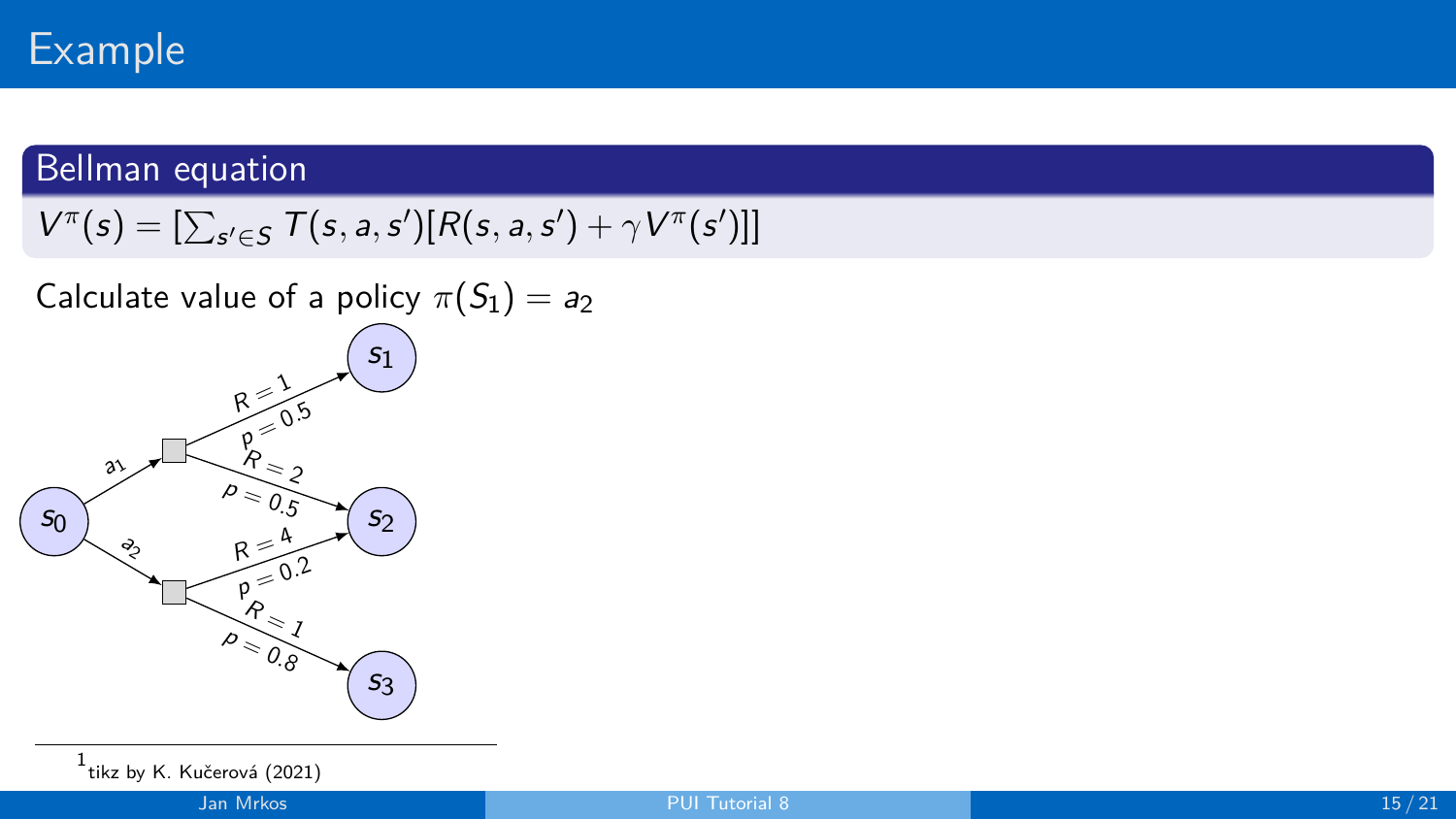### Bellman equation

$$
V^{\pi}(s) = \left[\sum_{s' \in S} T(s, a, s') [R(s, a, s') + \gamma V^{\pi}(s')]\right]
$$

Calculate value of both policies given the value of states in this larger MDP:



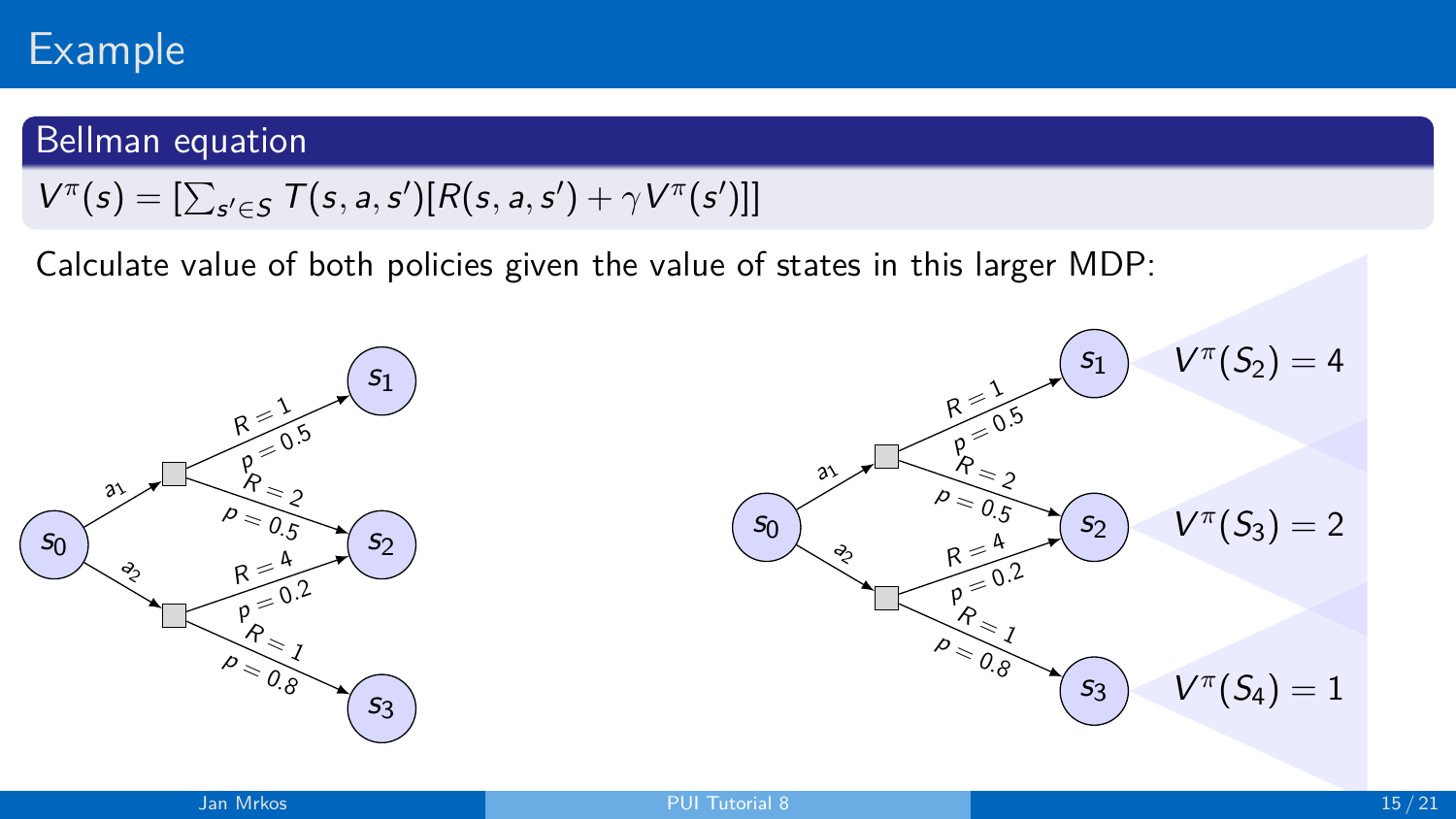# Optimality principle

When using expected linear additive utility, "MDP" has an optimal deterministic Markovian policy *π* ∗ .

#### Thm: The optimality principle for infinite-horizon MDPs

Infinite horizon MDP with  $V^\pi(s_t)=\mathbb{E}\left[\sum_{t'=0}^\infty \gamma^{t'} R^\pi_{t+t'}\right]$  and  $\gamma\in[0,1).$  Then there exists optimal value function  $\mathsf{{V}}^*$ , is stationary, Markovian, and satisfies for all  $\mathsf{s}\text{:}$ 

$$
V^*(s) = \max_{\pi} V^{\pi}(s)
$$
  

$$
V^*(s) = \max_{a \in A} \left[ \sum_{s' \in S} T(s, a, s') [R(s, a, s') + \gamma V^*(s')] \right]
$$
  

$$
\pi^*(s) = \arg \max_{a \in A} \left[ \sum_{s' \in S} T(s, a, s') [R(s, a, s') + \gamma V^*(s')] \right]
$$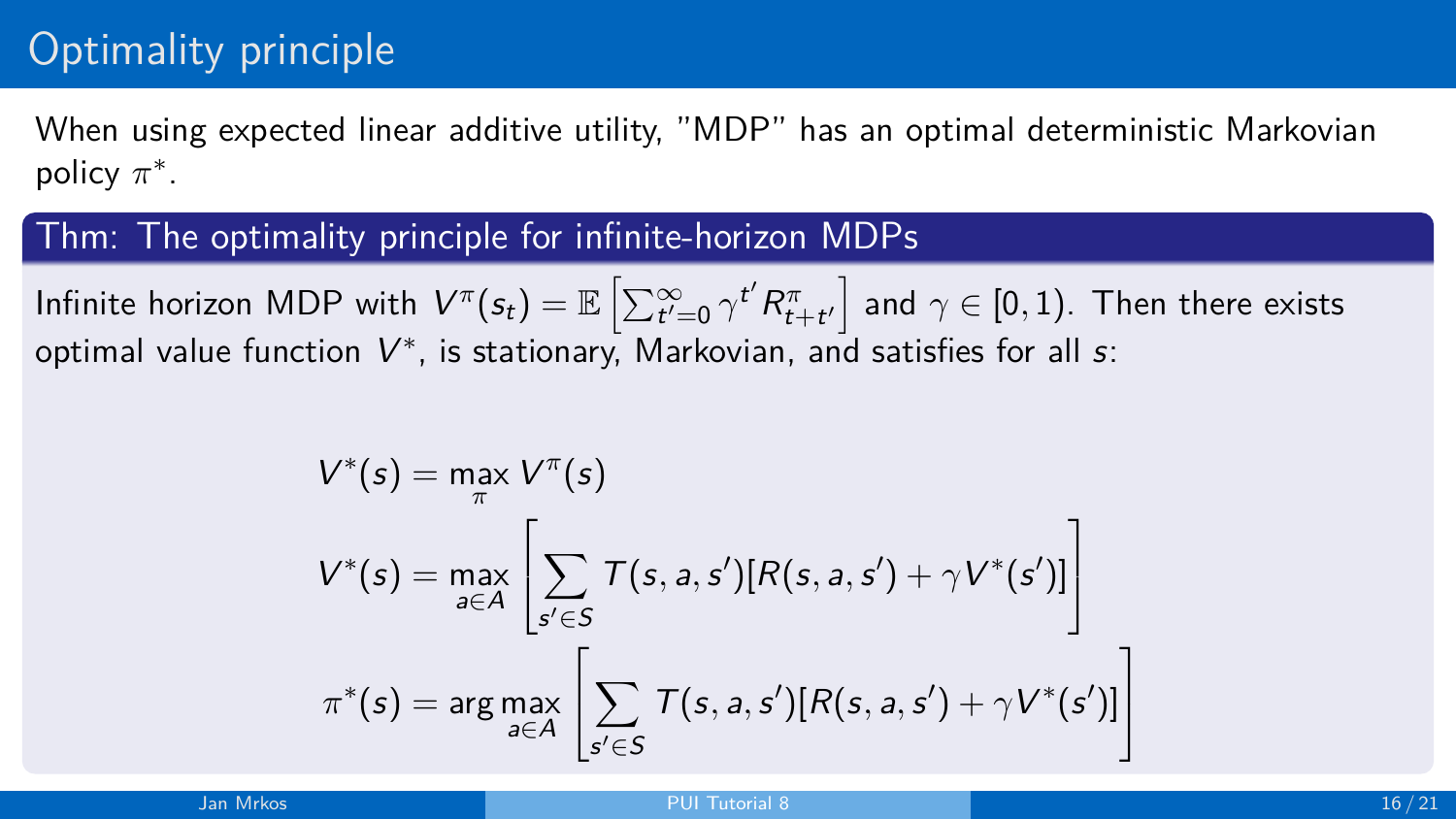In the examples, we will use  $\gamma = 1$  since we are in domains with finite horizon (and have guaranteed convergence).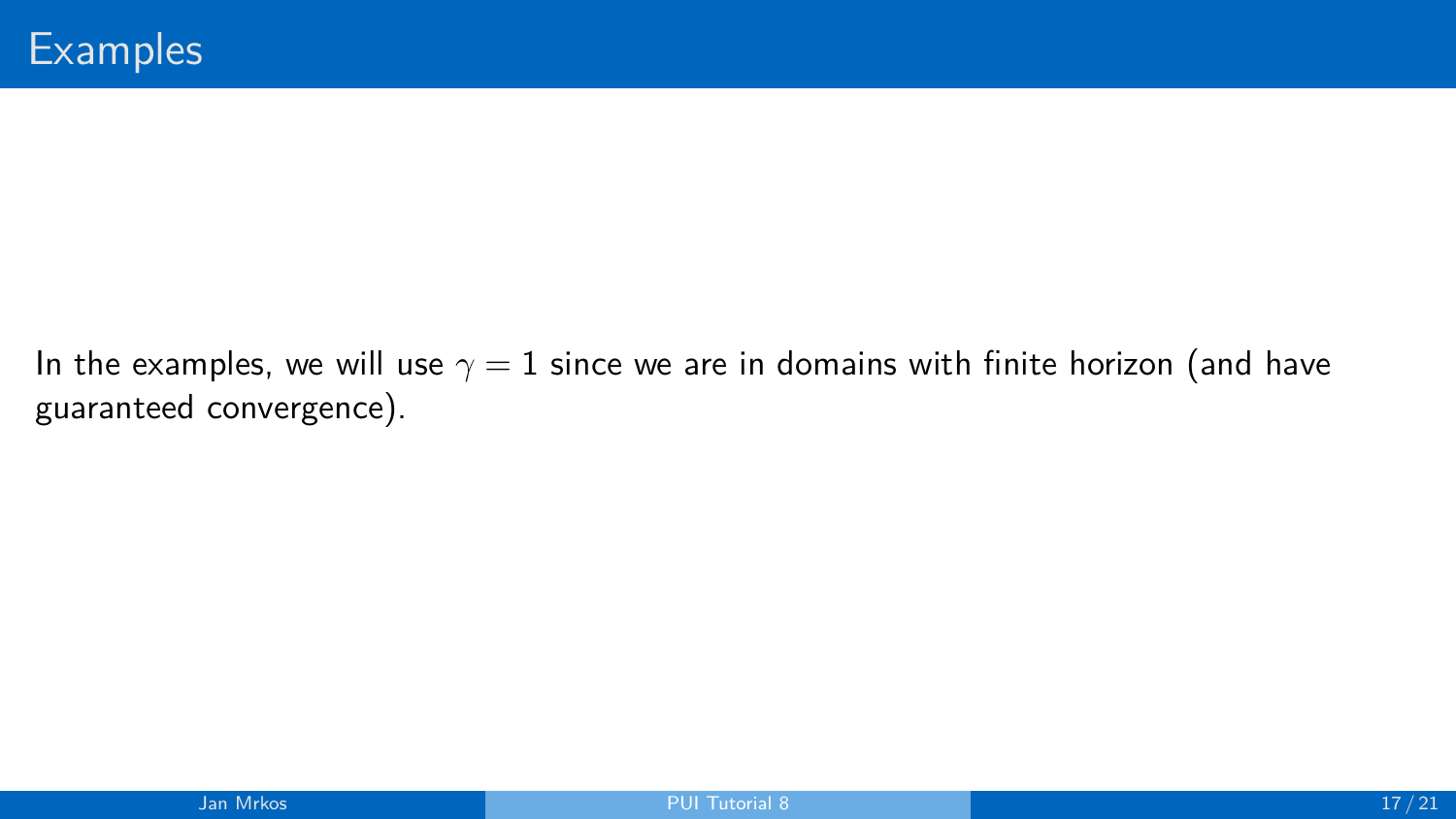# Calculate the optimal value function in acyclic MDP

 $S: S_0, S_1, S_2, S_3$ •  $A: a_0, a_1, a_2, a_3$  $T : T(S_1, a_1, S_2) = 0.2$ <br> $T : T(S_1, a_1, S_2) = 0.2$  $T(S_0, a_0, S_1) = 0.5$  $T(S_0, a_0, S_2) = 0.5$  $T(S_2, a_1, S_3) = 0.8$  $T(S_2, a_2, S_1) = 1$  $T(S_2, a_3, S_3) = 1$  $R: R(S_0, a_2, S_2) = 4$  $R(S_0, a_1, S_1) = 1$  $R(S_0, a_1, S_2) = 2$  $R(S_0, a_2, S_3) = 1$  $R(S_2, a_2, S_1) = 1$ 

 $S<sub>0</sub>$ s1  $52$ s3 a0 श्रे R $\geq \frac{1}{2}$  $p = 0.5$  $\stackrel{P}{\smile}$ 2  $p = 0.5$ R $\leq \frac{4}{5}$  $\int_{p}^{1} = 0.2$  $\stackrel{\mathsf{\scriptstyle{P}}}{\smile}$ l  $p \leq 0.8$  $\approx$  $\begin{pmatrix} -1 \\ -1 \end{pmatrix}$  $\partial$ স a اا<br>س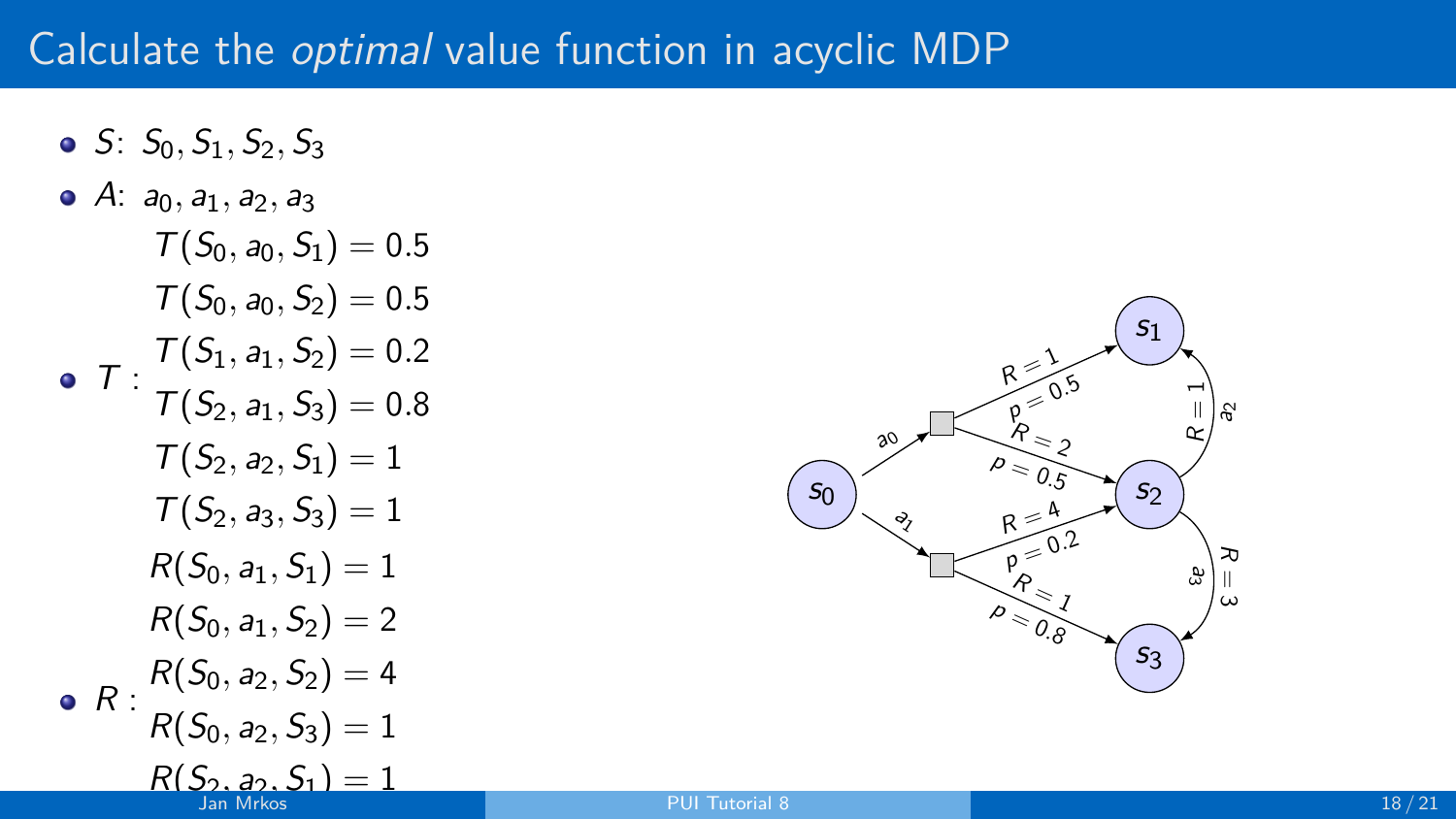## Calculate the optimal value function in cyclic MDP

- $S: S_0, S_1, S_2, S_3$
- $A: a_0, a_1, a_2$  $T: T(S_1, a_1, S_3) = 1$  $T(S_0, a_0, S_1) = 0.6$  $T(S_0, a_0, S_2) = 0.4$  $T(S_2, a_2, S_3) = 0.7$  $T(S_2, a_2, S_0) = 0.3$  $R: R(S_1, a_1, S_3) = 1$  $R(S_0, a_0, S_1) = 5$  $R(S_0, a_0, S_2) = 2$  $R(S_2, a_2, S_3) = 4$  $R(S_2, a_2, S_0) = 3$

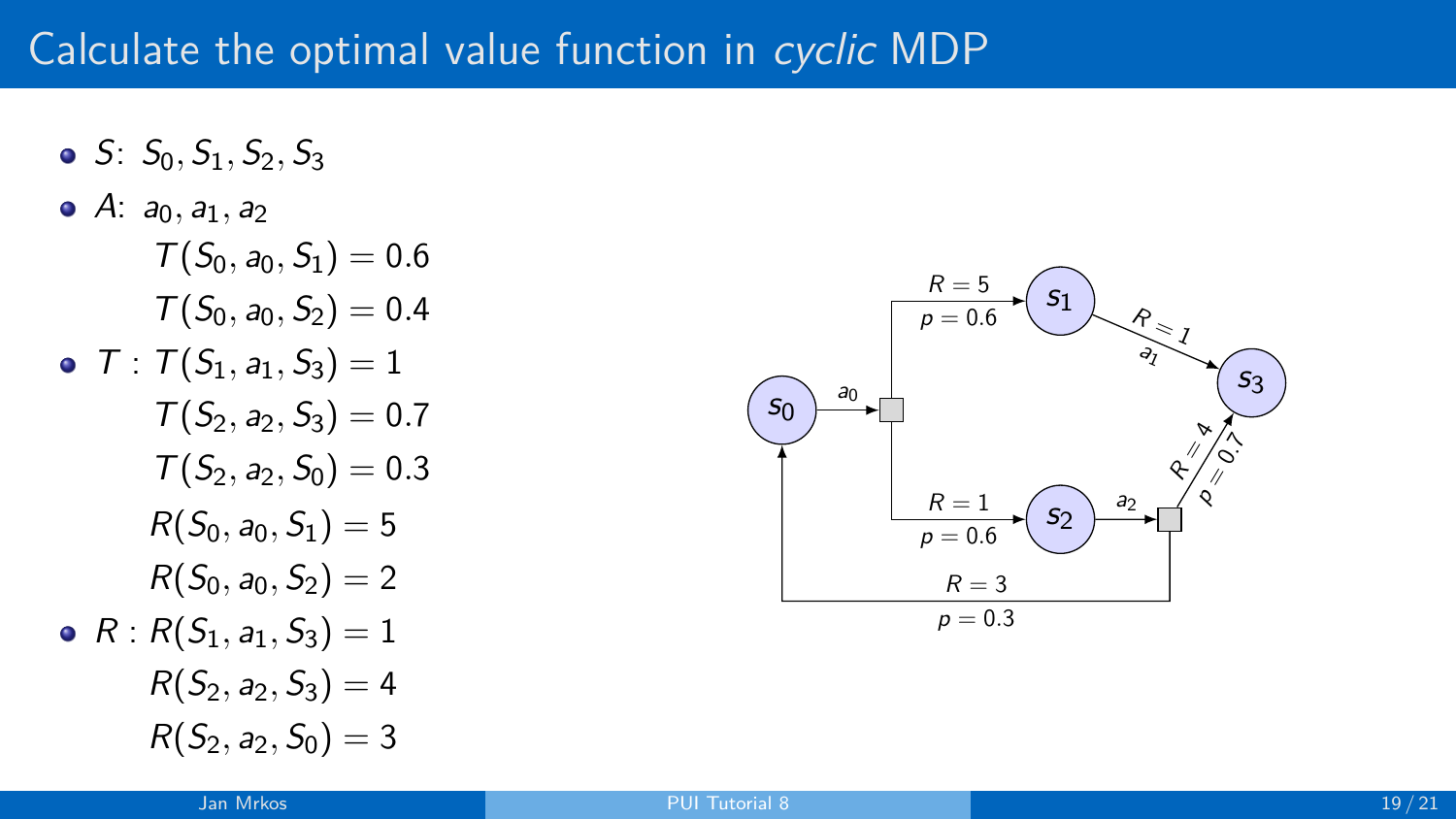Looking at the calculations, what can you say about the calculations of value of function?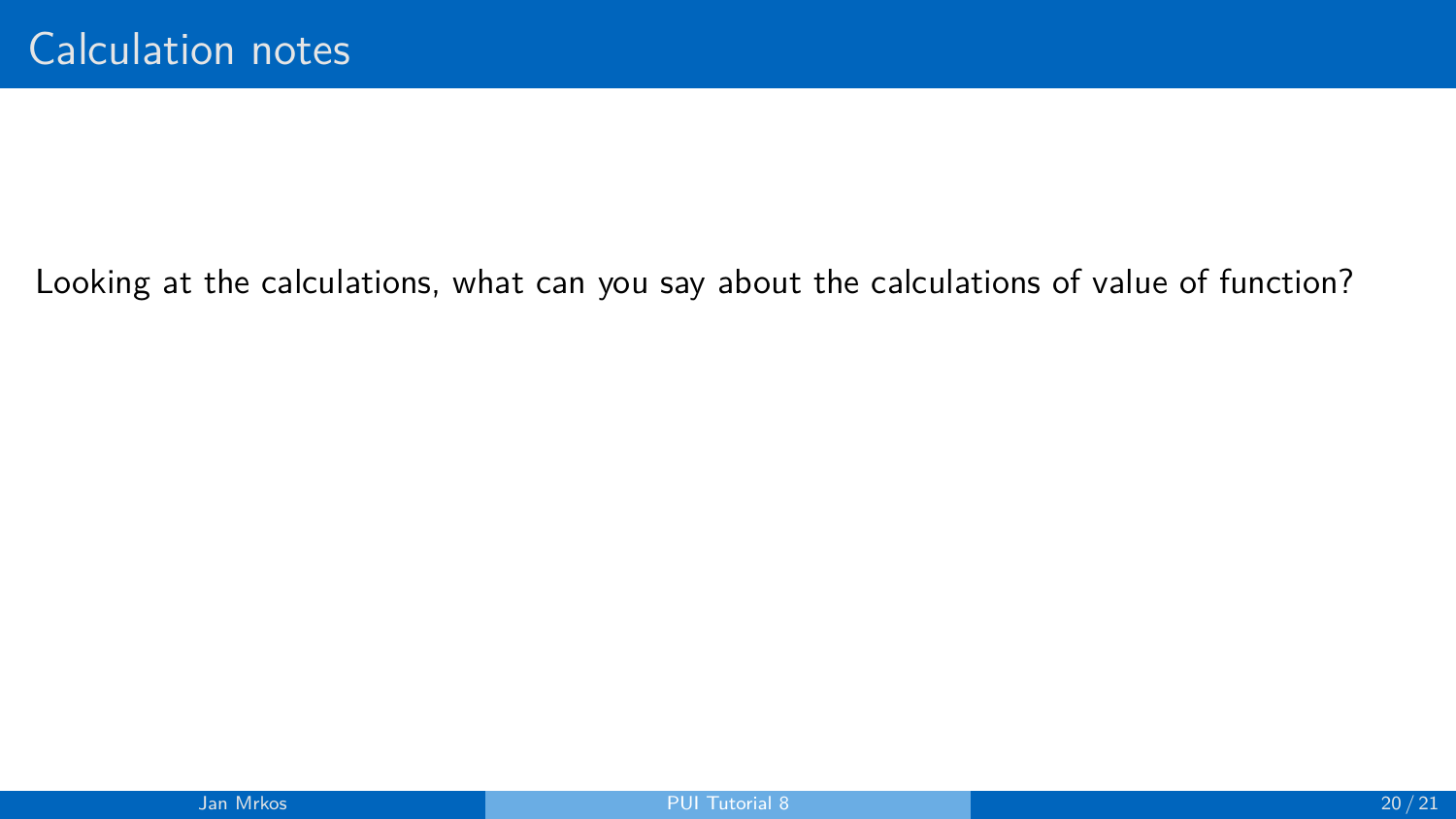Looking at the calculations, what can you say about the calculations of value of function?

In acycylic MDP, it's straightforward to calculate the value of states by taking the states in an appropriate order (which is?).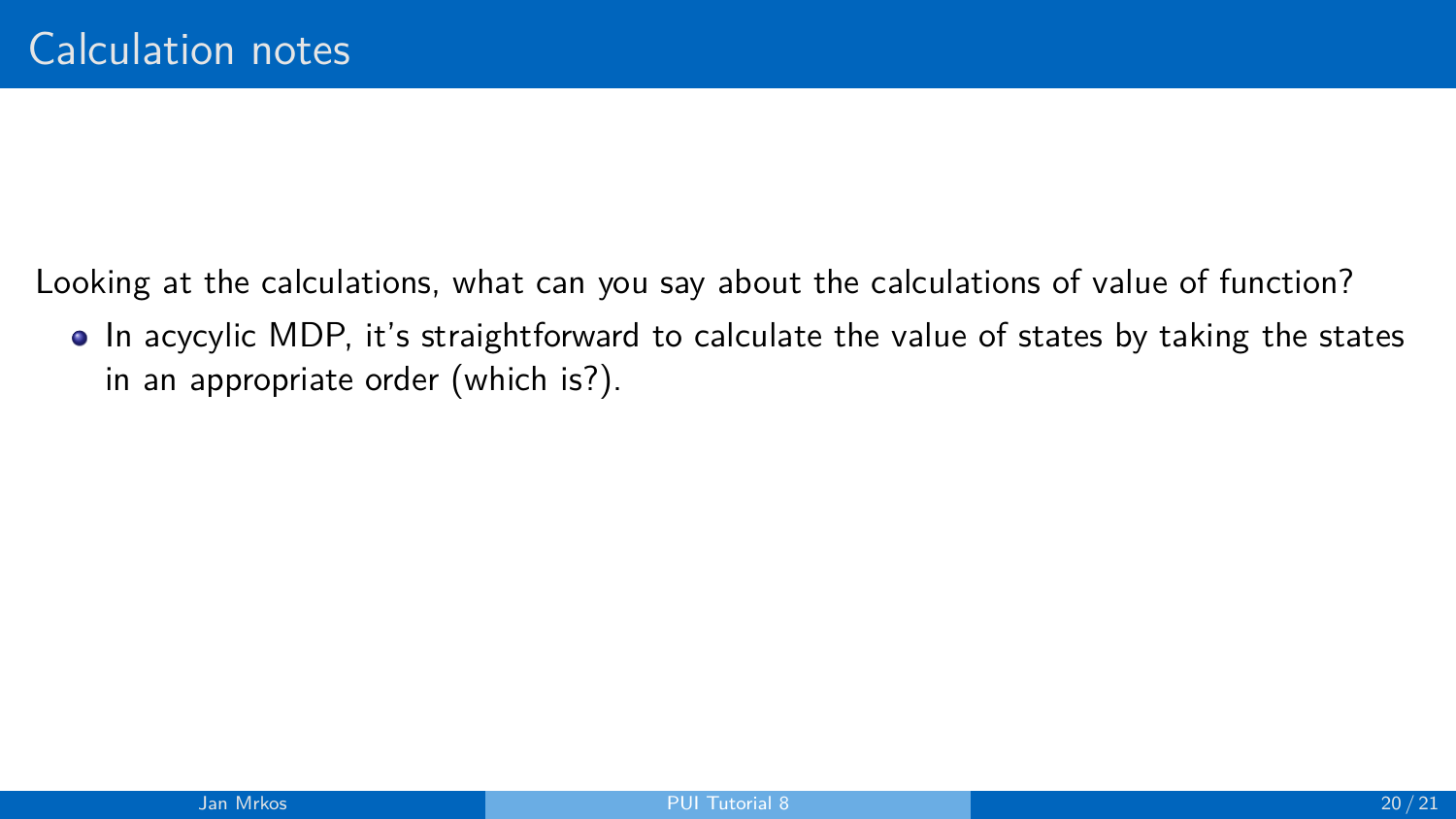Looking at the calculations, what can you say about the calculations of value of function?

- In acycylic MDP, it's straightforward to calculate the value of states by taking the states in an appropriate order (which is?).
- Writing the Bellman equations for all states gives a set of linear equations. These can be solved using standard techniques from linear algebra (e.g. substitution :-), do you know other methods or solvers?)